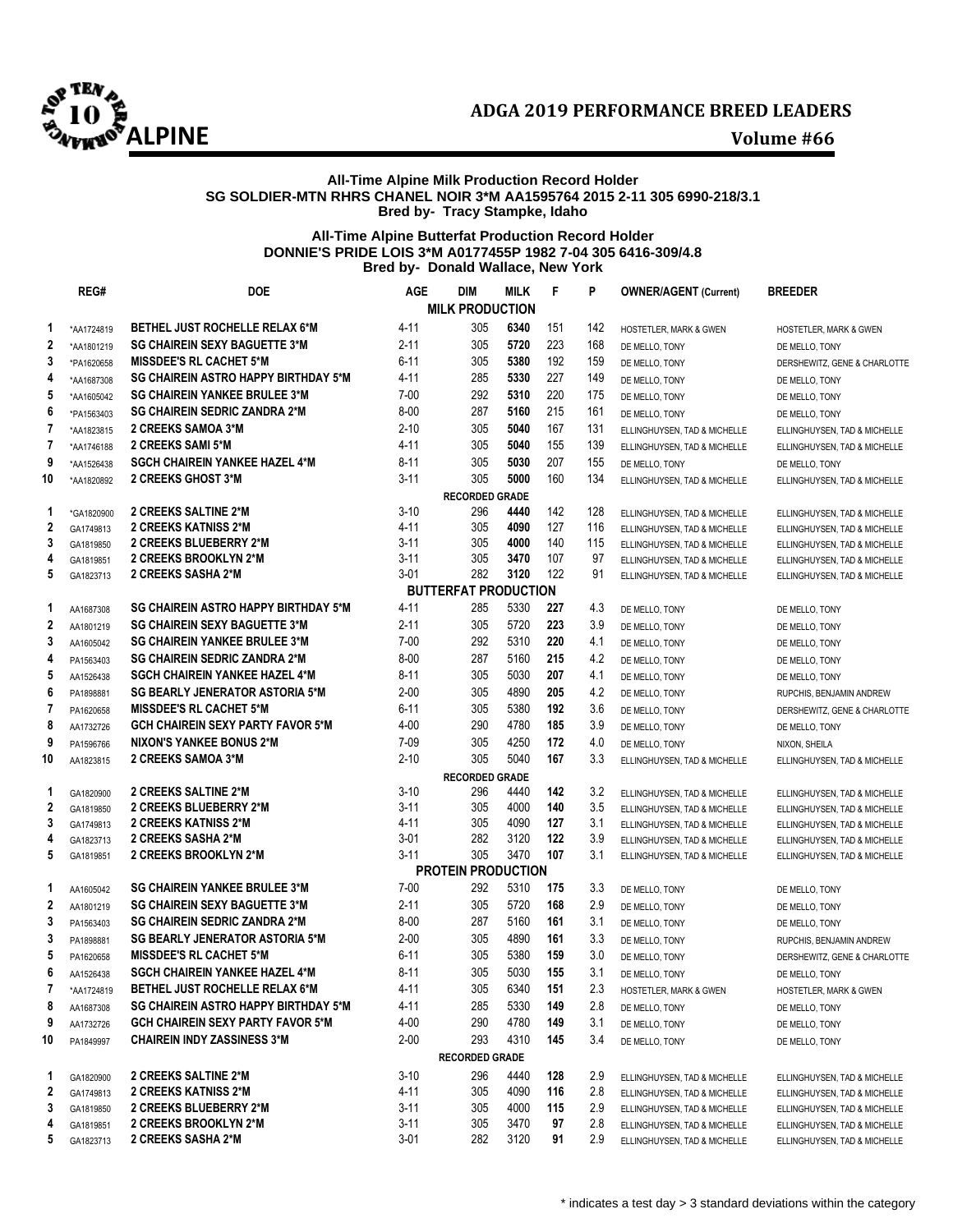

### **All-Time LaMancha Milk Production Record Holder TYLER MT. MAY'S PRISCILLA 2\*M AL0618876 1991 5-00 253 5400-178/3.3-194/3.6 Bred by- Carol Sue Burdette, West Virginia**

### **All-Time LaMancha Butterfat Production Record Holder SGCH OAKS WHISPER TAFFETA 3\*M PL1287007 2007 3-11 292-4720-292/6.2-164/3.5 Bred by- Sara A Stewart, Missouri**

|                | REG#       | <b>DOE</b>                                       | <b>AGE</b> | <b>DIM</b> | <b>MILK</b>                 | F   | P   | <b>OWNER/AGENT (Current)</b>            | <b>BREEDER</b>                   |
|----------------|------------|--------------------------------------------------|------------|------------|-----------------------------|-----|-----|-----------------------------------------|----------------------------------|
|                |            |                                                  |            |            | <b>MILK PRODUCTION</b>      |     |     |                                         |                                  |
| 1              | *AL1727694 | SGCH LOVE ACRES COPPERFIELD EMBER 1*M            | $4 - 00$   | 305        | 4120                        | 160 | 114 | LOVE, TANIA                             | LOVE, TANIA                      |
| $\overline{2}$ | AL1669214  | <b>SGCH BLUE MOON RANCH AD ELECTRA 2*M</b>       | $5 - 00$   | 305        | 3900                        | 139 | 110 | HITTNER, GLENN & SHARON                 | HITTNER, GLENN & SHARON          |
| 3              | PL1721953  | <b>SGCH BLUE MOON RANCH LD FIONA 5*M</b>         | $3 - 11$   | 305        | 3870                        | 143 | 113 | HITTNER, GLENN & SHARON                 | HITTNER, GLENN & SHARON          |
| 4              | PL1715190  | <b>SGCH TEMPO MERYL 10*M</b>                     | $4 - 01$   | 305        | 3850                        | 125 | 123 | ACTON DVM, LAUREN L                     | ACTON DVM, LAUREN L              |
| 5              | PL1891246  | <b>BREEZY WAY PRINCE GABRIELLA 3*M</b>           | $2 - 00$   | 296        | 3810                        | 140 | 123 | NAGEL, JAMES E                          | HALL, HEATHER                    |
| 6              | AL1888967  | LIBERTY LADIES NF M HYSSOP 1*M                   | $2 - 10$   | 305        | 3790                        | 154 | 122 | CORDLE, SARA J                          | DEVINCENT, ALDONA                |
| $\overline{7}$ | PL1778936  | <b>SG LUCKY*STAR'S ME HAILEY 6*M</b>             | $2 - 11$   | 296        | 3780                        | 155 | 125 | JANKE, HEATHER                          | HOY, JUDITH & DONALD             |
| 8              | AL1865678  | <b>GOAT-SAN ERIKHA 6*M</b>                       | $1 - 10$   | 296        | 3760                        | 124 | 126 | MCKENZIE-CHAPTER, ERIKA                 | MALMANIS, TRINITY & ANDREW       |
| 9              | PL1681002  | <b>SG FIR MEADOW DNL ELEGANCE 3*M</b>            | $5 - 00$   | 305        | 3740                        | 191 | 139 | MILLSON, KRISTIE & MICHAEL              | DROVDAHL, KAT                    |
| 10             | PL1888104  | <b>SG RDR VENCHI DOUBLE SHOT 4*M</b>             | $2 - 11$   | 305        | 3690                        | 145 | 109 | MCKENZIE-CHAPTER, ERIKA                 | CONWAY, RACHEL                   |
|                |            |                                                  |            |            | <b>RECORDED GRADE</b>       |     |     |                                         |                                  |
| 1              | GL1745106  | <b>GCH CHEVRE NOIR ANAHEIM ZYDECO 10*M</b>       | $3 - 11$   | 305        | 3550                        | 114 | 132 | MCKENZIE-CHAPTER, ERIKA                 | MCKENZIE-CHAPTER, ERIKA          |
| $\mathbf{2}$   | GL1752517  | <b>GCH BADMOONRIZN FERN 1*M</b>                  | $7 - 11$   | 276        | 3020                        | 102 | 93  | PERAINO, CHERI L                        | PERAINO, CHERI L                 |
| 3              | GL1816248  | <b>SG C&amp;W FARM SBMF JB'S JUJUBE 1*M</b>      | $6 - 01$   | 257        | 2890                        | 165 | 91  | DANIELSON, JOANNE                       | DANIELSON, JOANNE                |
| 4              | GL1707094  | <b>D'S DARLINS MT REBECCA LEE 2*M</b>            | $6 - 10$   | 305        | 2590                        | 89  | 75  | CUSHMAN, DIANE & ED                     | CUSHMAN, DIANE & ED              |
| 5              | GL2046973  | SG C&W FARM SFS JUJUS ALMOND JOY 2*M             | $2 - 02$   | 305        | 2500                        | 107 | 85  | DANIELSON, JOANNE                       | DANIELSON, JOANNE                |
|                |            |                                                  |            |            | <b>BUTTERFAT PRODUCTION</b> |     |     |                                         |                                  |
| 1              | PL1681002  | <b>SG FIR MEADOW DNL ELEGANCE 3*M</b>            | $5 - 00$   | 305        | 3740                        | 191 | 5.1 | MILLSON, KRISTIE & MICHAEL              | DROVDAHL, KAT                    |
| $\mathbf 2$    | PL1992415  | <b>SG C&amp;W FARM CBC MARGARET'S MARGOT 1*M</b> | $3 - 00$   | 305        | 3160                        | 181 | 5.7 | DANIELSON, JOANNE                       | DANIELSON, JOANNE                |
| 3              | PL1676583  | <b>SG LUCKY*STAR'S QD ESPANITA 7*</b>            | $4 - 10$   | 305        | 2990                        | 164 | 5.5 | DANIELSON, JOANNE                       | HOY, JUDITH & DONALD             |
| 4              | AL1727694  | <b>SGCH LOVE ACRES COPPERFIELD EMBER 1*M</b>     | 4-00       | 305        | 4120                        | 160 | 3.9 | LOVE. TANIA<br>CABANAS-HOLMEN, MANUEL & | LOVE. TANIA                      |
| 4              | PL1902926  | <b>SG CARPE CAPRA ELSA 1*M</b>                   | $2 - 09$   | 305        | 2730                        | 160 | 5.9 | <b>KRISTEN</b>                          | CABANAS-HOLMEN, MANUEL & KRISTEN |
| 6              | PL1843020  | SG ALDER GROVE AC ALL THAT JAZZ 4*M              | $2 - 01$   | 302        | 3600                        | 159 | 4.4 | MILLSON, KRISTIE & MICHAEL              | MILLSON, KRISTIE & MICHAEL       |
| 7              | PL1778936  | <b>SG LUCKY*STAR'S ME HAILEY 6*M</b>             | $2 - 11$   | 296        | 3780                        | 155 | 4.1 | JANKE, HEATHER                          | HOY, JUDITH & DONALD             |
| 8              | AL1888967  | <b>LIBERTY LADIES NF M HYSSOP 1*M</b>            | $2 - 10$   | 305        | 3790                        | 154 | 4.1 | CORDLE, SARA J                          | DEVINCENT, ALDONA                |
| 9              | PL1840925  | <b>SG RAINTREE M GYPSY MAGIC 2*M</b>             | $2 - 00$   | 305        | 3380                        | 153 | 4.5 | MACKE, DEBRA L                          | MACKE, DEBRA L                   |
| 10             | PL1750983  | SG C&W FARM SBMF NITA'S NIRVANA 8*M              | $4 - 00$   | 280        | 2680                        | 152 | 5.7 | DANIELSON, JOANNE                       | DANIELSON, JOANNE                |
|                |            |                                                  |            |            | <b>RECORDED GRADE</b>       |     |     |                                         |                                  |
| 1              | *GL1816248 | <b>SG C&amp;W FARM SBMF JB'S JUJUBE 1*M</b>      | $6 - 01$   | 257        | 2890                        | 165 | 5.7 | DANIELSON, JOANNE                       | DANIELSON, JOANNE                |
| $\mathbf{2}$   | GL1745106  | GCH CHEVRE NOIR ANAHEIM ZYDECO 10*M              | $3 - 11$   | 305        | 3550                        | 114 | 3.2 | MCKENZIE-CHAPTER, ERIKA                 | MCKENZIE-CHAPTER, ERIKA          |
| 3              | GL2046973  | SG C&W FARM SFS JUJUS ALMOND JOY 2*M             | $2 - 02$   | 305        | 2500                        | 107 | 4.3 | DANIELSON, JOANNE                       | DANIELSON, JOANNE                |
| 4              | GL1752517  | <b>GCH BADMOONRIZN FERN 1*M</b>                  | $7 - 11$   | 276        | 3020                        | 102 | 3.4 | PERAINO, CHERI L                        | PERAINO, CHERI L                 |
| 4              | GL2046410  | <b>C&amp;W FARM LG GRACE'S GIGI 1*M</b>          | $3 - 00$   | 297        | 1980                        | 102 | 5.2 | DANIELSON, JOANNE                       | DANIELSON, JOANNE                |
|                |            |                                                  |            |            | <b>PROTEIN PRODUCTION</b>   |     |     |                                         |                                  |
| 1              | PL1681002  | <b>SG FIR MEADOW DNL ELEGANCE 3*M</b>            | $5 - 00$   | 305        | 3740                        | 139 | 3.7 | MILLSON, KRISTIE & MICHAEL              | DROVDAHL, KAT                    |
| $\mathbf 2$    | AL1865678  | <b>GOAT-SAN ERIKHA 6*M</b>                       | $1 - 10$   | 296        | 3760                        | 126 | 3.4 | MCKENZIE-CHAPTER, ERIKA                 | MALMANIS, TRINITY & ANDREW       |
| 3              | PL1778936  | <b>SG LUCKY*STAR'S ME HAILEY 6*M</b>             | $2 - 11$   | 296        | 3780                        | 125 | 3.3 | JANKE, HEATHER                          | HOY, JUDITH & DONALD             |
| 4              | PL1715190  | <b>SGCH TEMPO MERYL 10*M</b>                     | 4-01       | 305        | 3850                        | 123 | 3.2 | ACTON DVM, LAUREN L                     | ACTON DVM, LAUREN L              |
| 4              | PL1891246  | <b>BREEZY WAY PRINCE GABRIELLA 3*M</b>           | $2 - 00$   | 296        | 3810                        | 123 | 3.2 | NAGEL, JAMES E                          | HALL, HEATHER                    |
| 6              | AL1888967  | <b>LIBERTY LADIES NF M HYSSOP 1*M</b>            | $2 - 10$   | 305        | 3790                        | 122 | 3.2 | CORDLE, SARA J                          | DEVINCENT, ALDONA                |
| 7              | PL1843020  | <b>SG ALDER GROVE AC ALL THAT JAZZ 4*M</b>       | $2 - 01$   | 302        | 3600                        | 121 | 3.4 | MILLSON, KRISTIE & MICHAEL              | MILLSON, KRISTIE & MICHAEL       |
| 8              | PL1741755  | <b>CHEVRE NOIR ANAHEIM CHEVELLE 1*M</b>          | $3 - 11$   | 299        | 3540                        | 115 | 3.2 | MCKENZIE-CHAPTER, ERIKA                 | MCKENZIE-CHAPTER, ERIKA          |
| 8              | PL1992415  | <b>SG C&amp;W FARM CBC MARGARET'S MARGOT 1*M</b> | $3 - 00$   | 305        | 3160                        | 115 | 3.6 | DANIELSON, JOANNE                       | DANIELSON, JOANNE                |
| 9              | AL1727694  | <b>SGCH LOVE ACRES COPPERFIELD EMBER 1*M</b>     | $4 - 00$   | 305        | 4120                        | 114 | 2.8 | LOVE, TANIA                             | LOVE, TANIA                      |
| 9              | PL1598167  | RDR YOUR CHOCOLATE ÉCLAIR 5*M                    | $6 - 11$   | 305        | 3480                        | 114 | 3.3 | MCKENZIE-CHAPTER, ERIKA                 | CONWAY, RACHEL                   |
|                |            |                                                  |            |            | <b>RECORDED GRADE</b>       |     |     |                                         |                                  |
| 1              | GL1745106  | GCH CHEVRE NOIR ANAHEIM ZYDECO 10*M              | $3 - 11$   | 305        | 3550                        | 132 | 3.7 | MCKENZIE-CHAPTER, ERIKA                 | MCKENZIE-CHAPTER, ERIKA          |
| 2              | GL1752517  | <b>GCH BADMOONRIZN FERN 1*M</b>                  | $7 - 11$   | 276        | 3020                        | 93  | 3.1 | PERAINO, CHERI L                        | PERAINO, CHERI L                 |
| 3              | GL1816248  | <b>SG C&amp;W FARM SBMF JB'S JUJUBE 1*M</b>      | $6 - 01$   | 257        | 2890                        | 91  | 3.1 | DANIELSON, JOANNE                       | DANIELSON, JOANNE                |
| 4              | GL2046973  | <b>SG C&amp;W FARM SFS JUJUS ALMOND JOY 2*M</b>  | $2 - 02$   | 305        | 2500                        | 85  | 3.4 | DANIELSON, JOANNE                       | DANIELSON, JOANNE                |
| 5              | GL1992369  | <b>SG C&amp;W FARM BCTT THEMIS'S THELMA 1*M</b>  | $3 - 00$   | 230        | 2460                        | 82  | 3.3 | DANIELSON, JOANNE                       | DANIELSON, JOANNE                |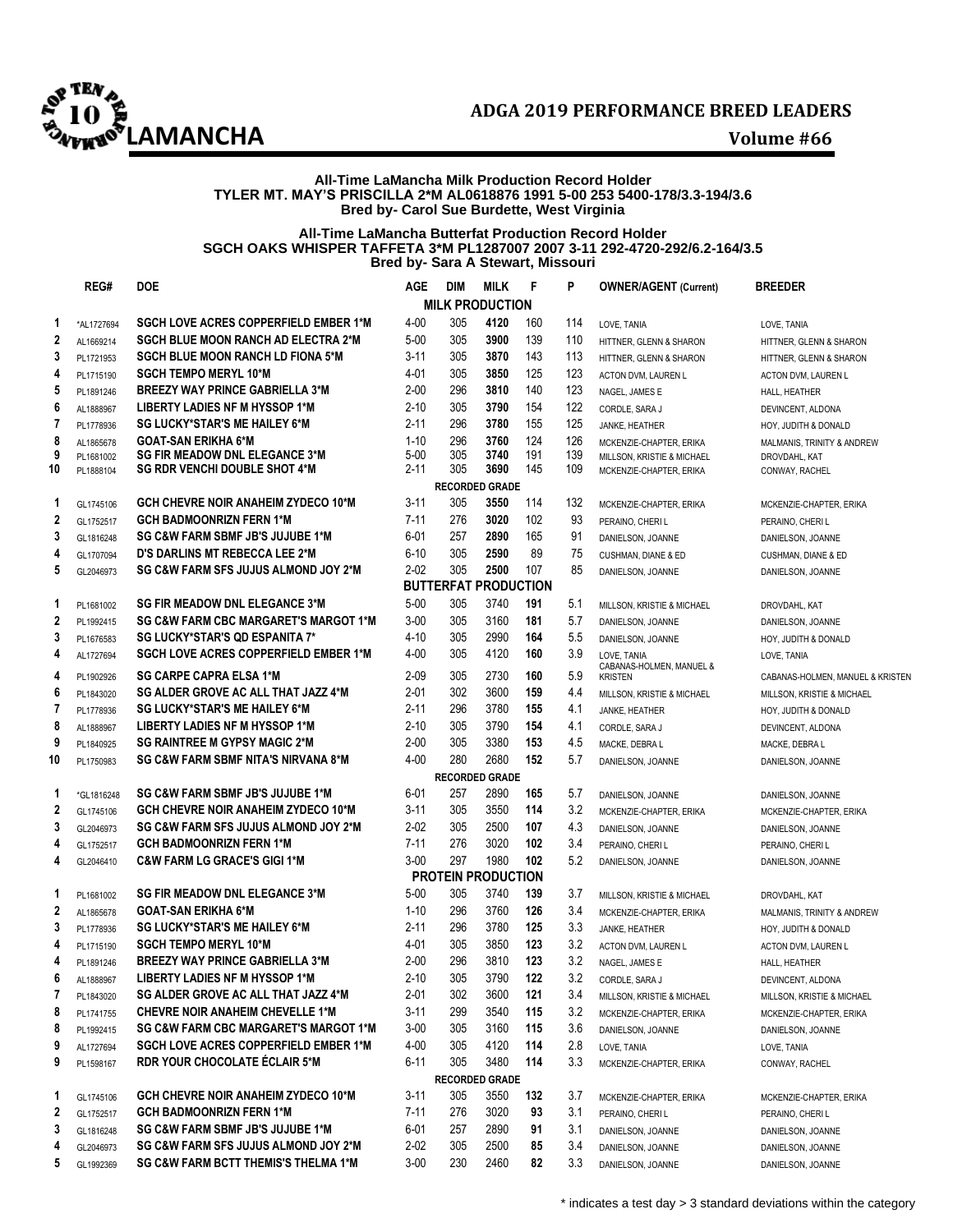

### **All-Time NIGERIAN DWARF Milk Production Record Holder SG SUGAR MOON V ZUZANNA 4\*M PD1637029 2018 5-02 305 2190-106/4.8-83/3.8 Bred by- Sharon A Peck, Vermont**

## **All-Time NIGERIAN DWARF Butterfat Production Record Holder SG SINAI THUNDER O MAPLE JOY 8\*M PD1812641 2019 3-00 305 1510-120/7.9-59/3.9 Bred by- Jill Maple, Kentucky**

|              | REG#       | <b>DOE</b>                                   | <b>AGE</b>             | <b>DIM</b> | <b>MILK</b> | F   | Р  | <b>OWNER/AGENT (Current)</b> | <b>BREEDER</b>                   |
|--------------|------------|----------------------------------------------|------------------------|------------|-------------|-----|----|------------------------------|----------------------------------|
|              |            |                                              | <b>MILK PRODUCTION</b> |            |             |     |    |                              |                                  |
|              | *PD1870505 | SUGAR MOON Z ZIP ME UP 5*M                   | $2 - 02$               | 305        | 2110        | 106 | 77 | <b>GERRY, CURTIS M</b>       | PECK. SHARON A                   |
| $\mathbf{2}$ | *PD1693803 | <b>SG DENBOW ACRES FARM DIANE LEGACY 4*M</b> | $4 - 11$               | 287        | 1950        | 101 | 80 | DENBOW, CHERYLANNE           | DENBOW, CHERYLANNE               |
| 3            | *PD1718990 | <b>SG LITTLE HOOFPRINTS KONA 1*M</b>         | $3 - 10$               | 302        | 1910        | 108 | 79 | CHRISTOPHER, PAT & JOHN      | <b>MARTIN, BENNY &amp; PATTY</b> |
| 4            | PD1637029  | <b>SG SUGAR MOON V ZUZANNA 4*M</b>           | $6 - 03$               | 305        | 1640        | 84  | 58 | <b>GERRY, CURTIS M</b>       | PECK. SHARON A                   |
| 5            | PD1738443  | <b>SG CEDAR VIEW FIORINA 2*M</b>             | 4-01                   | 305        | 1580        | 88  | 64 | <b>INMAN, DEBRAK</b>         | <b>INMAN, DEBRAK</b>             |
| 6            | PD1812641  | SG SINAI THUNDER O MAPLE JOY 8*M             | $3 - 00$               | 305        | 1510        | 120 | 59 | MAPLE, JILL                  | MAPLE, JILL                      |
|              | PD1636991  | <b>SG SUGAR MOON RB GIANNA 2*M</b>           | $6 - 03$               | 305        | 1500        | 85  | 72 | <b>GERRY, CURTIS M</b>       | PECK. SHARON A                   |
| 8            | PD1552540  | <b>SGCH WOOD BRIDGE FARM PERIDOT 3*M</b>     | 7-06                   | 305        | 1480        | 113 | 62 | MAPLE, JILL                  | AUSMAN, SUSAN & IRVIN            |
| 9            | PD1892269  | <b>SG CEDAR VIEW BIANCA 4*M</b>              | $2 - 05$               | 305        | 1470        | 89  | 69 | <b>INMAN, DEBRAK</b>         | <b>INMAN, DEBRAK</b>             |
| 10           | PD1743684  | <b>D AND L MEADOWS VT SUNSHINE 5*M</b>       | $4 - 02$               | 305        | 1450        | 100 | 61 | SMITS, DIRK A                | SMITS, DIRK A                    |

## **BUTTERFAT PRODUCTION**

|    | PD1812641  | SG SINAI THUNDER O MAPLE JOY 8*M             | $3 - 00$ | 305 | 1510 | 120 | 7.9 | MAPLE, JILL             | MAPLE, JILL                      |
|----|------------|----------------------------------------------|----------|-----|------|-----|-----|-------------------------|----------------------------------|
| 2  | PD1622361  | <b>SG SINAI THUNDER AG PATIENCE 2*M</b>      | $6 - 04$ | 305 | 1280 | 116 | 9.1 | MAPLE, JILL             | MAPLE, JILL                      |
| 3  | PD1552540  | <b>SGCH WOOD BRIDGE FARM PERIDOT 3*M</b>     | 7-06     | 305 | 1480 | 113 | 7.6 | MAPLE, JILL             | AUSMAN, SUSAN & IRVIN            |
| 4  | PD1718990  | <b>SG LITTLE HOOFPRINTS KONA 1*M</b>         | $3-10$   | 302 | 1910 | 108 | 5.7 | CHRISTOPHER, PAT & JOHN | <b>MARTIN, BENNY &amp; PATTY</b> |
| 5  | *PD1870505 | SUGAR MOON Z ZIP ME UP 5*M                   | $2 - 02$ | 305 | 2110 | 106 | 5.0 | <b>GERRY, CURTIS M</b>  | PECK. SHARON A                   |
| 6  | PD1693803  | <b>SG DENBOW ACRES FARM DIANE LEGACY 4*M</b> | 4-11     | 287 | 1950 | 101 | 5.2 | DENBOW, CHERYLANNE      | DENBOW, CHERYLANNE               |
|    | PD1743684  | D AND L MEADOWS VT SUNSHINE 5*M              | $4 - 02$ | 305 | 1450 | 100 | 6.9 | SMITS, DIRK A           | SMITS, DIRK A                    |
| 8  | PD1721993  | <b>SGCH FMG DB&amp;R EASY AS PIE 3*M</b>     | $4 - 00$ | 305 | 1190 | 97  | 8.2 | <b>BOLING, NANCY</b>    | <b>BOLING, NANCY</b>             |
| 9  | PD1764277  | <b>SG SINAI THUNDER BELLA RISCATTA 2*M</b>   | $2 - 10$ | 305 | 1240 | 94  | 7.6 | MAPLE, JILL             | MAPLE, JILL                      |
| 10 | PD1892224  | <b>SG CEDAR VIEW LIVIA 5*M</b>               | $2 - 01$ | 304 | 1430 | 93  | 6.5 | <b>INMAN, DEBRAK</b>    | INMAN, DEBRA K                   |

|    | <b>PROTEIN PRODUCTION</b> |                                              |          |     |      |    |     |                         |                                  |  |  |  |
|----|---------------------------|----------------------------------------------|----------|-----|------|----|-----|-------------------------|----------------------------------|--|--|--|
|    | PD1693803                 | <b>SG DENBOW ACRES FARM DIANE LEGACY 4*M</b> | $4 - 1'$ | 287 | 1950 | 80 | 4.1 | DENBOW, CHERYLANNE      | DENBOW, CHERYLANNE               |  |  |  |
| 2  | PD1718990                 | <b>SG LITTLE HOOFPRINTS KONA 1*M</b>         | $3 - 10$ | 302 | 1910 | 79 | 4.1 | CHRISTOPHER, PAT & JOHN | <b>MARTIN, BENNY &amp; PATTY</b> |  |  |  |
| 3  | PD1870505                 | SUGAR MOON Z ZIP ME UP 5*M                   | $2 - 02$ | 305 | 2110 | 77 | 3.6 | <b>GERRY, CURTIS M</b>  | PECK. SHARON A                   |  |  |  |
| 4  | PD1636991                 | <b>SG SUGAR MOON RB GIANNA 2*M</b>           | $6 - 03$ | 305 | 1500 | 72 | 4.8 | <b>GERRY, CURTIS M</b>  | PECK. SHARON A                   |  |  |  |
| 5  | PD1892269                 | <b>SG CEDAR VIEW BIANCA 4*M</b>              | $2 - 05$ | 305 | 1470 | 69 | 4.7 | <b>INMAN, DEBRAK</b>    | <b>INMAN, DEBRA K</b>            |  |  |  |
| 6  | PD1892224                 | <b>SG CEDAR VIEW LIVIA 5*M</b>               | $2 - 01$ | 304 | 1430 | 68 | 4.8 | <b>INMAN, DEBRAK</b>    | <b>INMAN, DEBRA K</b>            |  |  |  |
|    | PD1738458                 | <b>SGCH CEDAR VIEW PHOEBE 4*M</b>            | $3 - 11$ | 305 | 1440 | 65 | 4.5 | <b>INMAN, DEBRAK</b>    | <b>INMAN, DEBRA K</b>            |  |  |  |
| 8  | PD1738443                 | <b>SG CEDAR VIEW FIORINA 2*M</b>             | 4-01     | 305 | 1580 | 64 | 4.1 | <b>INMAN, DEBRAK</b>    | <b>INMAN, DEBRA K</b>            |  |  |  |
| 9  | PD1721993                 | <b>SGCH FMG DB&amp;R EASY AS PIE 3*M</b>     | $4 - 00$ | 305 | 1190 | 63 | 5.3 | <b>BOLING, NANCY</b>    | <b>BOLING, NANCY</b>             |  |  |  |
| 10 | PD1552540                 | <b>SGCH WOOD BRIDGE FARM PERIDOT 3*M</b>     | 7-06     | 305 | 1480 | 62 | 4.2 | MAPLE, JILL             | AUSMAN, SUSAN & IRVIN            |  |  |  |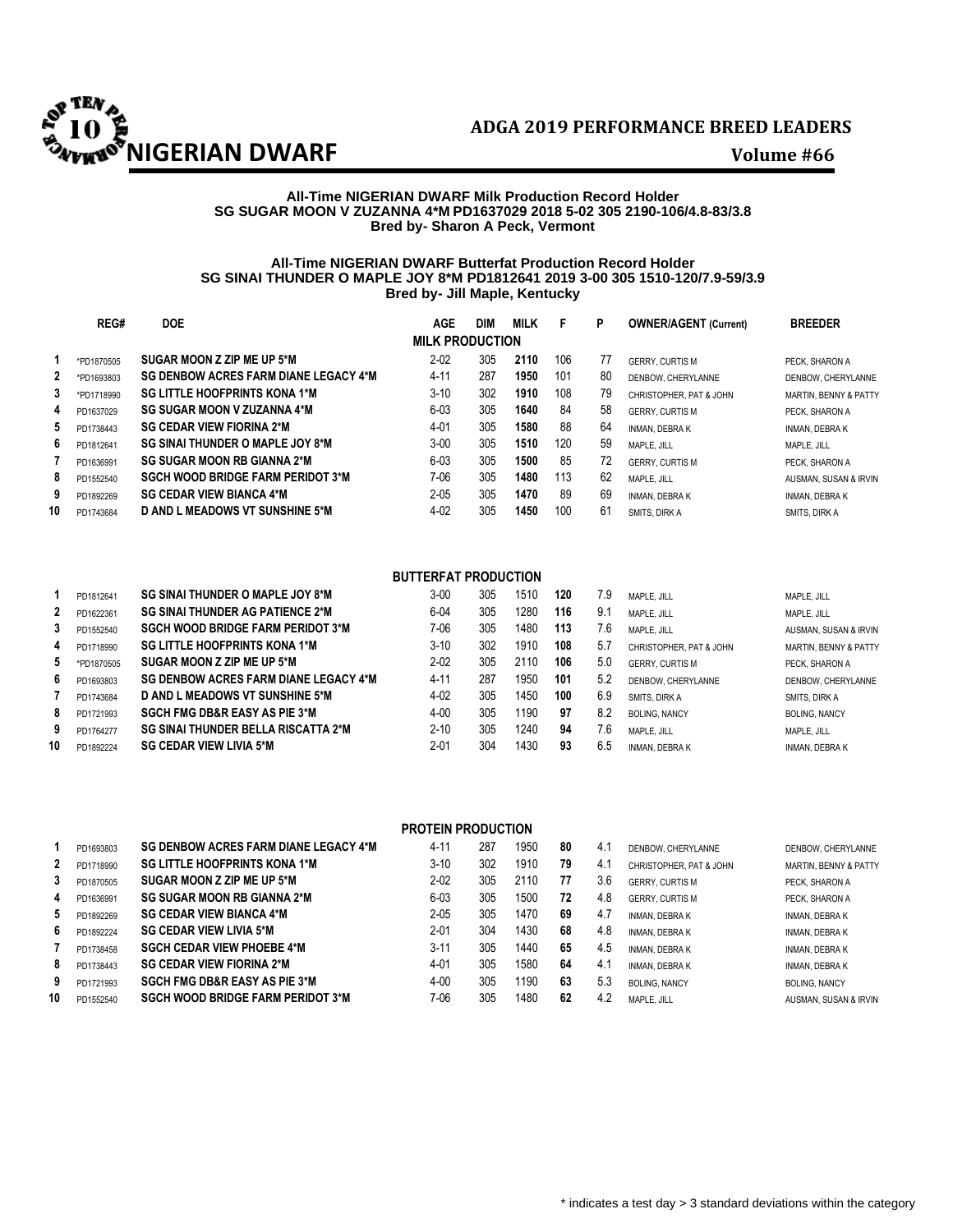

## **All-Time NUBIAN Milk Production Record Holder SG SKYHILL'S ELISHA 7\*M PN0904515 1996 2-09 302 5940-303/5.1-216/3.6 Bred by- Skyhill Farms, California**

### **All-Time Nubian Butterfat Production Record Holder & All-Time Breed Butterfat Production Record Holder PACEM FAUN'S FOLLY 2\*M PN0324844 1984 4-02 304-5160-384/7.4 Bred by- Mr. & Mrs. Max C. Prinsen, Washington**

|                  | REG#      | DOE                                                                         | <b>AGE</b> | DIM | <b>MILK</b>                   | F   | P   | <b>OWNER/AGENT (Current)</b>                                               | <b>BREEDER</b>                                                                    |
|------------------|-----------|-----------------------------------------------------------------------------|------------|-----|-------------------------------|-----|-----|----------------------------------------------------------------------------|-----------------------------------------------------------------------------------|
|                  |           |                                                                             |            |     | <b>MILK PRODUCTION</b>        |     |     |                                                                            |                                                                                   |
| 1                | PN1667820 | <b>SG VETERAN'S MOONSPOT PRINCESS 7*M</b>                                   | $5 - 00$   | 296 | 3840                          | 197 | 135 | PATTISON, ROBERT & ANNABELLE<br>SMITH, KAREN, FAUNA, TRINITY &             | PATTISON. ROBERT & ANNABELLE<br>SMITH, KAREN, FAUNA, TRINITY &                    |
| 2                | PN1729202 | <b>SG WINGWOOD FARM TL AVIVA 2*M</b>                                        | 4-00       | 305 | 3710                          | 168 | 140 | WALTER                                                                     | WALTER                                                                            |
| 3                | PN1773474 | <b>SG CAMELOT CATTLE CO MISCHIEF 2*M</b>                                    | $2 - 11$   | 305 | 3670                          | 177 | 131 | DELONG, MICHELLE                                                           | DELONG, MICHELLE                                                                  |
| 4                | PN1649063 | <b>SG WINDSONG FARM WINTER STORM 1*M</b>                                    | $6 - 00$   | 298 | 3560                          | 169 | 109 | WHITE, SARA                                                                | STRICKLAND, CAMELLIA                                                              |
| 5                | PN1711631 | <b>GODDARD FARM PERPETUA 4*M</b>                                            | 4-02       | 305 | 3510                          | 149 | 141 | GODDARD, NOAH L & SUE A                                                    | GODDARD, NOAH L & SUE A                                                           |
| 6                | PN1810751 | <b>SG 2-G FARM TOUCHE' 3*M</b>                                              | $3 - 01$   | 305 | 3500                          | 155 | 121 | COOPER, JANET L                                                            | COOPER, JANET L                                                                   |
| 7                | PN1872726 | <b>SGCH WINGWOOD FARM SWEET AVINA 3*M</b>                                   | $1 - 11$   | 305 | 3480                          | 143 | 129 | SMITH, KAREN, FAUNA, TRINITY &<br>WALTER<br>SMITH, KAREN, FAUNA, TRINITY & | SMITH, KAREN, FAUNA, TRINITY &<br><b>WALTER</b><br>SMITH, KAREN, FAUNA, TRINITY & |
| 8                | PN1872971 | <b>SG WINGWOOD FARM SWEET TILLY 3*M</b>                                     | $1 - 11$   | 305 | 3470                          | 164 | 132 | <b>WALTER</b>                                                              | WALTER                                                                            |
| 9                | PN1810750 | <b>SG 2-G FARM RHAPSODY IN BLACK 4*M</b>                                    | $3 - 10$   | 305 | 3460                          | 154 | 133 | COOPER, JANET L                                                            | COOPER, JANET L                                                                   |
| 10               | PN1798547 | <b>GODDARD FARM BLACK DAHLIA 4*M</b>                                        | $2 - 11$   | 268 | 3400<br><b>RECORDED GRADE</b> | 132 | 135 | GODDARD, NOAH L & SUE A                                                    | GODDARD, NOAH L & SUE A                                                           |
| 1                | GN1915446 | <b>ROYAL PENNY SHERLOCK STELLA 3*M</b>                                      | $1 - 10$   | 301 | 3210                          | 119 | 127 | PENNYROYAL FARM                                                            | PENNYROYAL FARM                                                                   |
| 2                | GN1892845 | SG C&W FARM KZZ LING'S LUKA 1*M                                             | 4-02       | 305 | 2830                          | 164 | 115 | DANIELSON, JOANNE                                                          | DANIELSON, JOANNE                                                                 |
| 3                | GN1833131 | <b>SG AJA-SAMMATI BUNNY HOP 1*M</b>                                         | 4-10       | 305 | 2270                          | 123 | 93  | DANIELSON, JOANNE                                                          | HEINO, LESLIE R                                                                   |
| 4                | GN1815972 | <b>SG C&amp;W FARM GJR TORY'S THEIA 2*M</b>                                 | 4-02       | 243 | 2180                          | 118 | 87  | DANIELSON, JOANNE                                                          | DANIELSON, JOANNE                                                                 |
| 5                | GN1672230 | <b>SG C&amp;W FARM LEGACY'S TOIABE 1*M</b>                                  | $8 - 10$   | 253 | 1670                          | 95  | 70  | DANIELSON, JOANNE                                                          | DANIELSON, JOANNE                                                                 |
|                  |           |                                                                             |            |     | <b>BUTTERFAT PRODUCTION</b>   |     |     |                                                                            |                                                                                   |
| 1                | PN1667820 | <b>SG VETERAN'S MOONSPOT PRINCESS 7*M</b>                                   | $5 - 00$   | 296 | 3840                          | 197 | 5.1 | PATTISON, ROBERT & ANNABELLE                                               | PATTISON, ROBERT & ANNABELLE                                                      |
| $\overline{2}$   | PN1665872 | <b>CHERRIE RAIN OH BBP!! IMARI 4*M</b>                                      | $5 - 01$   | 305 | 3120                          | 183 | 5.9 | THORP, MARLENE & NOAH                                                      | MILLER, RITA L                                                                    |
| 3                | PN1773474 | <b>SG CAMELOT CATTLE CO MISCHIEF 2*M</b>                                    | $2 - 11$   | 305 | 3670                          | 177 | 4.8 | DELONG, MICHELLE                                                           | DELONG, MICHELLE                                                                  |
| 4                | PN1810752 | 2-G FARM FAITH 5*M                                                          | $3 - 00$   | 305 | 2960                          | 173 | 5.8 | COOPER, JANET L                                                            | COOPER, JANET L                                                                   |
| 4                | PN1730167 | SG 2-G FARM SAM'S ISIS 6*M                                                  | $3 - 11$   | 305 | 2850                          | 173 | 6.1 | DANIELSON, JOANNE                                                          | COOPER, JANET L                                                                   |
| 6                | PN1653499 | <b>SGCH HERITAGE-SONG RAINBOW 5*M</b>                                       | $6 - 00$   | 284 | 2770                          | 170 | 6.1 | CHAPMAN, RANDY & SHIRLEY                                                   | CHAPMAN, RANDY & SHIRLEY                                                          |
| $\overline{7}$   | PN1649063 | <b>SG WINDSONG FARM WINTER STORM 1*M</b>                                    | $6 - 00$   | 298 | 3560                          | 169 | 4.7 | WHITE, SARA                                                                | STRICKLAND, CAMELLIA                                                              |
| 8                | PN1729202 | <b>SG WINGWOOD FARM TL AVIVA 2*M</b>                                        | 4-00       | 305 | 3710                          | 168 | 4.5 | SMITH, KAREN, FAUNA, TRINITY &<br>WALTER<br>SMITH, KAREN, FAUNA, TRINITY & | SMITH, KAREN, FAUNA, TRINITY &<br>WALTER<br>SMITH, KAREN, FAUNA, TRINITY &        |
| 9                | PN1872971 | <b>SG WINGWOOD FARM SWEET TILLY 3*M</b>                                     | $1 - 11$   | 305 | 3470                          | 164 | 4.7 | <b>WALTER</b>                                                              | WALTER                                                                            |
| 10               | PN1635066 | <b>SGCH BEGLEY'S-TROUBLED-ACRE SECRETS 4*M</b>                              | $6 - 08$   | 275 | 3260                          | 163 | 5.0 | BEGLEY, LISA, FELECIA & JOSHUA                                             | BEGLEY, LISA, FELECIA & JOSHUA                                                    |
| 10               | PN1697931 | <b>SG GOLDTHWAITE LADY ANNE 5*M</b>                                         | 4-10       | 305 | 2250                          | 163 | 7.2 | <b>GOLDTHWAITE NUBIANS</b>                                                 | <b>GOLDTHWAITE NUBIANS</b>                                                        |
|                  |           |                                                                             |            |     | <b>RECORDED GRADE</b>         |     |     |                                                                            |                                                                                   |
| 1                | GN1892845 | <b>SG C&amp;W FARM KZZ LING'S LUKA 1*M</b>                                  | 4-02       | 305 | 2830                          | 164 | 5.8 | DANIELSON, JOANNE                                                          | DANIELSON, JOANNE                                                                 |
| $\boldsymbol{2}$ | GN1833131 | <b>SG AJA-SAMMATI BUNNY HOP 1*M</b>                                         | 4-10       | 305 | 2270                          | 123 | 5.4 | DANIELSON, JOANNE                                                          | HEINO, LESLIE R                                                                   |
| 3                | GN1915446 | <b>ROYAL PENNY SHERLOCK STELLA 3*M</b>                                      | $1 - 10$   | 301 | 3210                          | 119 | 3.7 | PENNYROYAL FARM                                                            | PENNYROYAL FARM                                                                   |
| 4                | GN1815972 | <b>SG C&amp;W FARM GJR TORY'S THEIA 2*M</b>                                 | 4-02       | 243 | 2180                          | 118 | 5.4 | DANIELSON, JOANNE                                                          | DANIELSON, JOANNE                                                                 |
| 5                | GN1672230 | <b>SG C&amp;W FARM LEGACY'S TOIABE 1*M</b>                                  | $8 - 10$   | 253 | 1670                          | 95  | 5.7 | DANIELSON, JOANNE                                                          | DANIELSON, JOANNE                                                                 |
|                  |           |                                                                             |            |     | PROTEIN PRODUCTION            |     |     |                                                                            |                                                                                   |
| 1                | PN1711631 | <b>GODDARD FARM PERPETUA 4*M</b>                                            | 4-02       | 305 | 3510                          | 141 | 4.0 | GODDARD, NOAH L & SUE A                                                    | GODDARD, NOAH L & SUE A                                                           |
| 1                | PN1665872 | <b>CHERRIE RAIN OH BBP!! IMARI 4*M</b>                                      | 5-01       | 305 | 3120                          | 141 | 4.5 | THORP, MARLENE & NOAH<br>SMITH, KAREN, FAUNA, TRINITY &                    | MILLER, RITA L<br>SMITH, KAREN, FAUNA, TRINITY &                                  |
| 3                | PN1729202 | <b>SG WINGWOOD FARM TL AVIVA 2*M</b>                                        | 4-00       | 305 | 3710                          | 140 | 3.8 | WALTER                                                                     | WALTER                                                                            |
| 4                | PN1667820 | <b>SG VETERAN'S MOONSPOT PRINCESS 7*M</b>                                   | 5-00       | 296 | 3840                          | 135 | 3.5 | PATTISON, ROBERT & ANNABELLE                                               | PATTISON, ROBERT & ANNABELLE                                                      |
| 4                | PN1798547 | <b>GODDARD FARM BLACK DAHLIA 4*M</b>                                        | 2-11       | 268 | 3400                          | 135 | 4.0 | GODDARD, NOAH L & SUE A                                                    | GODDARD, NOAH L & SUE A                                                           |
| 6                | PN1810750 | <b>SG 2-G FARM RHAPSODY IN BLACK 4*M</b>                                    | $3-10$     | 305 | 3460                          | 133 | 3.8 | COOPER, JANET L                                                            | COOPER, JANET L                                                                   |
| 6                | PN1635066 | <b>SGCH BEGLEY'S-TROUBLED-ACRE SECRETS 4*M</b>                              | 6-08       | 275 | 3260                          | 133 | 4.1 | BEGLEY, LISA, FELECIA & JOSHUA                                             | BEGLEY, LISA, FELECIA & JOSHUA                                                    |
| 8                | PN1872971 | <b>SG WINGWOOD FARM SWEET TILLY 3*M</b>                                     | $1 - 11$   | 305 | 3470                          | 132 | 3.8 | SMITH, KAREN, FAUNA, TRINITY &<br>WALTER                                   | SMITH, KAREN, FAUNA, TRINITY &<br>WALTER                                          |
| 9                | PN1773474 | <b>SG CAMELOT CATTLE CO MISCHIEF 2*M</b>                                    | $2 - 11$   | 305 | 3670                          | 131 | 3.6 | DELONG, MICHELLE                                                           | DELONG, MICHELLE                                                                  |
|                  |           |                                                                             |            |     |                               |     |     | SMITH, KAREN, FAUNA, TRINITY &                                             | SMITH, KAREN, FAUNA, TRINITY &                                                    |
| 10               | PN1872726 | <b>SGCH WINGWOOD FARM SWEET AVINA 3*M</b>                                   | 1-11       | 305 | 3480                          | 129 | 3.7 | WALTER                                                                     | WALTER                                                                            |
|                  |           |                                                                             |            |     | <b>RECORDED GRADE</b>         |     |     |                                                                            |                                                                                   |
| 1                | GN1915446 | <b>ROYAL PENNY SHERLOCK STELLA 3*M</b>                                      | $1 - 10$   | 301 | 3210                          | 127 | 4.0 | PENNYROYAL FARM                                                            | PENNYROYAL FARM                                                                   |
| 2                | GN1892845 | <b>SG C&amp;W FARM KZZ LING'S LUKA 1*M</b>                                  | 4-02       | 305 | 2830                          | 115 | 4.1 | DANIELSON, JOANNE                                                          | DANIELSON, JOANNE                                                                 |
| 3                | GN1833131 | SG AJA-SAMMATI BUNNY HOP 1*M<br><b>SG C&amp;W FARM GJR TORY'S THEIA 2*M</b> | 4-10       | 305 | 2270                          | 93  | 4.0 | DANIELSON, JOANNE                                                          | HEINO, LESLIE R                                                                   |
| 4                | GN1815972 |                                                                             | 4-02       | 243 | 2180                          | 87  | 4.0 | DANIELSON, JOANNE                                                          | DANIELSON, JOANNE                                                                 |
| 5                | GN1672230 | SG C&W FARM LEGACY'S TOIABE 1*M                                             | $8 - 10$   | 253 | 1670                          | 70  | 4.2 | DANIELSON, JOANNE                                                          | DANIELSON, JOANNE                                                                 |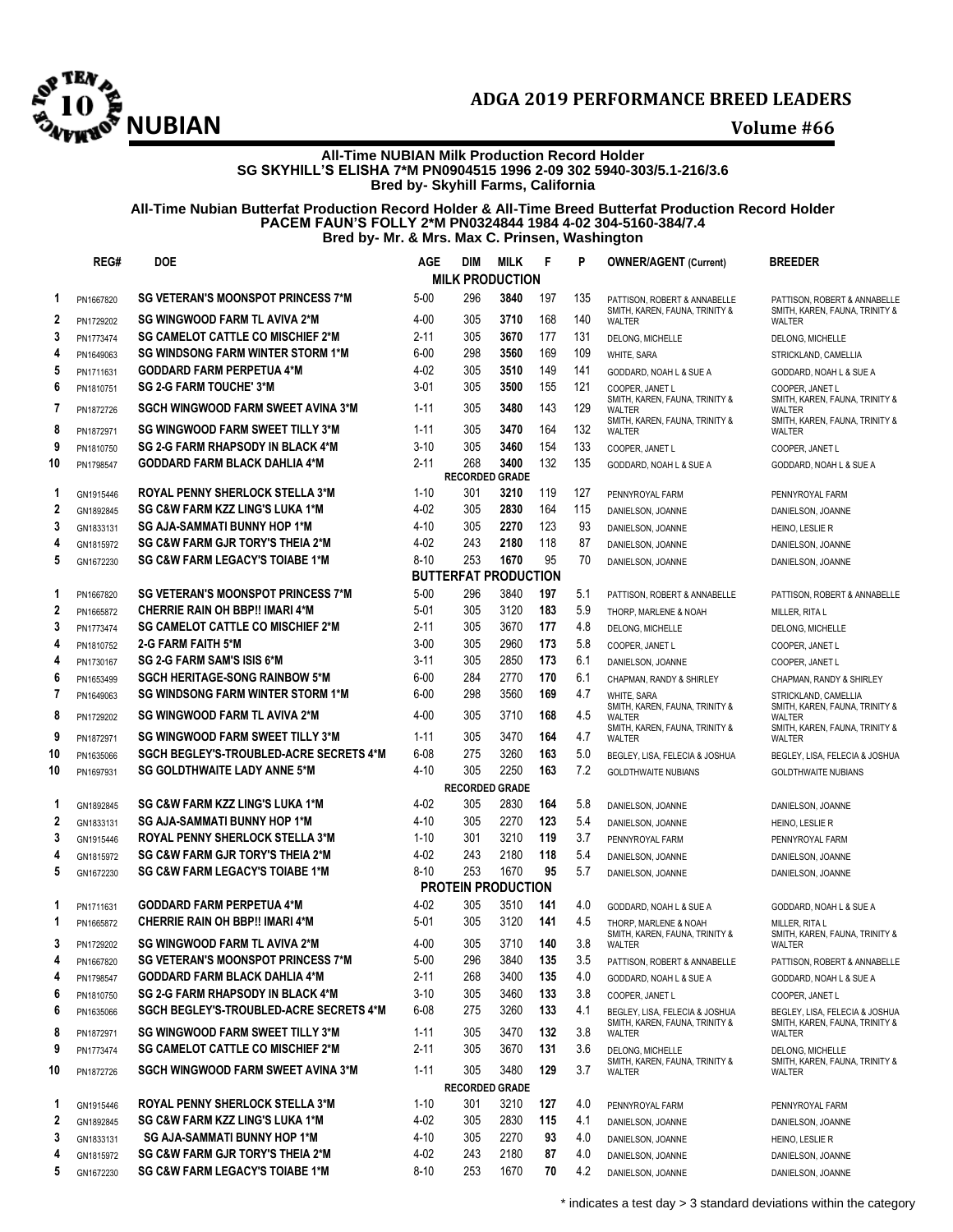

### **All-Time OBERHASLI Milk & Butterfat Production Record Holder SGCH CATOICO SUMMER STORN 4\*M PB0935588 1997 3-00 304 4665-234/5.0-135/2.9 Bred by- Sam Midkiff, Texas**

|                  | REG#      | <b>DOE</b>                                     | <b>AGE</b> | <b>DIM</b>                  | <b>MILK</b> | F   | P   | <b>OWNER/AGENT (Current)</b> | <b>BREEDER</b>                                             |
|------------------|-----------|------------------------------------------------|------------|-----------------------------|-------------|-----|-----|------------------------------|------------------------------------------------------------|
|                  |           |                                                |            | <b>MILK PRODUCTION</b>      |             |     |     |                              |                                                            |
| 1                | AB1623802 | <b>GCH VANJUST 3GS DALLAZ 3*M</b>              | $6 - 00$   | 305                         | 3050        | 104 | 93  | <b>SCHNIPKE, KIRT</b>        | GIACHINO, BRANDI C                                         |
| $\boldsymbol{2}$ | AB1790993 | <b>GCH OBER-BOERD T WAVE'S SPLASH 1*M</b>      | $3 - 00$   | 276                         | 2780        | 100 | 94  | SCHNIPKE, KIRT               | SCHNIPKE, KIRT                                             |
| 3                | AB1839333 | <b>SGCH VANJUST VH JANDIE 1*M</b>              | $2 - 01$   | 295                         | 2750        | 101 | 87  | GIACHINO, BRANDI C           | GIACHINO, BRANDI C                                         |
| 4                | AB1720868 | <b>SGCH HAYCREEKS SOLUTION FORRESTANIA 4*M</b> | $4 - 00$   | 305                         | 2590        | 119 | 85  | JOSEPH.LARSON2@GMAIL.COM     | ALLEN, MORGAN                                              |
| 5                | AB1783526 | <b>WINDSCAPE NS CHANT 1*M</b>                  | $2 - 11$   | 253                         | 2340        | 73  | 75  | KNOBLAUCH, CHRISTINE         | WAGLE, MORGAN                                              |
| 6                | AB1752675 | <b>GCH OBER-BOERD T VENTI 1*M</b>              | $5 - 00$   | 276                         | 2250        | 100 | 71  | <b>SCHNIPKE, KIRT</b>        | <b>SCHNIPKE, KIRT</b>                                      |
| 7                | AB1546147 | <b>SGCH VANJUST TA BRAMBLE 3*M</b>             | $7 - 11$   | 240                         | 2220        | 88  | 59  | GIACHINO, BRANDI C           | GIACHINO, BRANDI C                                         |
| 8                | AB1627639 | <b>GCH VANJUST MMC DRAMA QUEEN 3*M</b>         | $6 - 00$   | 305                         | 2210        | 92  | 60  | MILLS, VANESSA C             | GIACHINO, BRANDI C                                         |
| 9                | AB1844080 | <b>GCH VANJUST OBRH JOIOUZ 5*M</b>             | $1 - 11$   | 279                         | 2190        | 85  | 64  | MILLS. VANESSA C             | GIACHINO, BRANDI C                                         |
| 10               | AB1936759 | <b>GCH OBER-BOERD LOVE'S FIRST KISS 1*M</b>    | $2 - 10$   | 240                         | 2170        | 104 | 70  | <b>SCHNIPKE, KIRT</b>        | SCHNIPKE, KIRT                                             |
|                  |           |                                                |            | <b>RECORDED GRADE</b>       |             |     |     |                              |                                                            |
|                  |           |                                                |            | None qualifying for 2019    |             |     |     |                              |                                                            |
|                  |           |                                                |            | <b>BUTTERFAT PRODUCTION</b> |             |     |     |                              |                                                            |
| 1                | AB1720868 | <b>SGCH HAYCREEKS SOLUTION FORRESTANIA 4*M</b> | $4 - 00$   | 305                         | 2590        | 119 | 4.6 | JOSEPH.LARSON2@GMAIL.COM     | ALLEN. MORGAN                                              |
| $\overline{2}$   | AB1623802 | <b>GCH VANJUST 3GS DALLAZ 3*M</b>              | $6 - 00$   | 305                         | 3050        | 104 | 3.4 | <b>SCHNIPKE, KIRT</b>        | GIACHINO, BRANDI C                                         |
| $\mathbf 2$      | AB1936759 | <b>GCH OBER-BOERD LOVE'S FIRST KISS 1*M</b>    | $2 - 10$   | 240                         | 2170        | 104 | 4.8 | <b>SCHNIPKE, KIRT</b>        | SCHNIPKE, KIRT                                             |
| 4                | AB1637398 | <b>SGCH DEIDRAGO JM MOCHAS FALINE 4*M</b>      | $5 - 11$   | 290                         | 2140        | 102 | 4.8 | OKESON, MEGAN J              | OKESON, MEGAN J                                            |
| 5                | AB1839333 | <b>SGCH VANJUST VH JANDIE 1*M</b>              | $2 - 01$   | 295                         | 2750        | 101 | 3.7 | GIACHINO, BRANDI C           | GIACHINO, BRANDI C                                         |
| 6                | AB1790993 | <b>GCH OBER-BOERD T WAVE'S SPLASH 1*M</b>      | $3 - 00$   | 276                         | 2780        | 100 | 3.6 | <b>SCHNIPKE, KIRT</b>        | SCHNIPKE, KIRT                                             |
| 6                | AB1752675 | <b>GCH OBER-BOERD T VENTI 1*M</b>              | $5 - 00$   | 276                         | 2250        | 100 | 4.4 | <b>SCHNIPKE, KIRT</b>        | <b>SCHNIPKE, KIRT</b>                                      |
| 8                | AB1627639 | <b>GCH VANJUST MMC DRAMA QUEEN 3*M</b>         | $6 - 00$   | 305                         | 2210        | 92  | 4.2 | MILLS, VANESSA C             | GIACHINO, BRANDI C                                         |
| 9                | AB1804864 | <b>SGCH GGG DUBLINTWEED HAZEL 2*M</b>          | $3 - 00$   | 305                         | 2110        | 89  | 4.2 | LARSON, JOSEPH D             | GEORGE, ELIZABETH & JOSEPH LARSON                          |
| 10               | AB1546147 | <b>SGCH VANJUST TA BRAMBLE 3*M</b>             | $7 - 11$   | 240                         | 2220        | 88  | 4.0 | GIACHINO, BRANDI C           | GIACHINO, BRANDI C                                         |
| 10               | AB1790991 | <b>GCH OBER-BOERD BACARDI 4*M</b>              | $3 - 01$   | 276                         | 2060        | 88  | 4.3 | <b>SCHNIPKE, KIRT</b>        | SCHNIPKE, KIRT                                             |
|                  |           |                                                |            | <b>RECORDED GRADE</b>       |             |     |     |                              |                                                            |
| 1                | GB1847521 | SG GOATROPER FARMS SAMMYK PEARL 2*M            | $1 - 10$   | 284                         | 1470        | 60  | 4.1 | FINEFIELD, KATE              | FINEFIELD, KATE                                            |
|                  |           |                                                |            | PROTEIN PRODUCTION          |             |     |     |                              |                                                            |
| 1                | AB1790993 | <b>GCH OBER-BOERD T WAVE'S SPLASH 1*M</b>      | $3 - 00$   | 276                         | 2780        | 94  | 3.4 | <b>SCHNIPKE, KIRT</b>        | <b>SCHNIPKE, KIRT</b>                                      |
| $\overline{2}$   | AB1623802 | <b>GCH VANJUST 3GS DALLAZ 3*M</b>              | $6 - 00$   | 305                         | 3050        | 93  | 3.0 | <b>SCHNIPKE, KIRT</b>        | GIACHINO, BRANDI C                                         |
| 3                | AB1839333 | <b>SGCH VANJUST VH JANDIE 1*M</b>              | $2 - 01$   | 295                         | 2750        | 87  | 3.2 | GIACHINO, BRANDI C           | GIACHINO, BRANDI C                                         |
| 4                | AB1720868 | <b>SGCH HAYCREEKS SOLUTION FORRESTANIA 4*M</b> | $4 - 00$   | 305                         | 2590        | 85  | 3.3 | JOSEPH.LARSON2@GMAIL.COM     | ALLEN, MORGAN                                              |
| 5                | AB1783526 | <b>WINDSCAPE NS CHANT 1*M</b>                  | $2 - 11$   | 253                         | 2340        | 75  | 3.2 | KNOBLAUCH, CHRISTINE         | WAGLE, MORGAN                                              |
| 5                | AB1637398 | <b>SGCH DEIDRAGO JM MOCHAS FALINE 4*M</b>      | $5 - 11$   | 290                         | 2140        | 75  | 3.5 | OKESON, MEGAN J              | OKESON, MEGAN J                                            |
| 5                | AB1804864 | <b>SGCH GGG DUBLINTWEED HAZEL 2*M</b>          | $3 - 00$   | 305                         | 2110        | 75  | 3.6 | LARSON, JOSEPH D             | GEORGE, ELIZABETH & JOSEPH LARSON                          |
| 8                | AB1752675 | <b>GCH OBER-BOERD T VENTI 1*M</b>              | $5 - 00$   | 276                         | 2250        | 71  | 3.2 | <b>SCHNIPKE, KIRT</b>        | <b>SCHNIPKE, KIRT</b>                                      |
| 8                | AB1868924 | DREAMY SUNSET LAH JHARA 1*M                    | $2 - 00$   | 271                         | 2030        | 71  | 3.5 | <b>SCHNIPKE, KIRT</b>        | HEBER FAMILY, ANTHONY, AMANDA,<br><b>BLYTHE &amp; LIAM</b> |
| 9                | AB1936759 | <b>GCH OBER-BOERD LOVE'S FIRST KISS 1*M</b>    | $2 - 10$   | 240                         | 2170        | 70  | 3.2 | <b>SCHNIPKE, KIRT</b>        | SCHNIPKE, KIRT                                             |
| 9                | AB1856268 | <b>SG LAZOBERS SM STRING CHEESE 1*M</b>        | $1 - 10$   | 260                         | 1940        | 70  | 3.6 | KNOBLAUCH, CHRISTINE         | KNOBLAUCH, CHRISTINE                                       |
|                  |           |                                                |            | <b>RECORDED GRADE</b>       |             |     |     |                              |                                                            |
| 1                | GB1847521 | <b>SG GOATROPER FARMS SAMMYK PEARL 2*M</b>     | $1 - 10$   | 284                         | 1470        | 50  | 3.4 | FINEFIELD, KATE              | FINEFIELD, KATE                                            |
|                  |           |                                                |            |                             |             |     |     |                              |                                                            |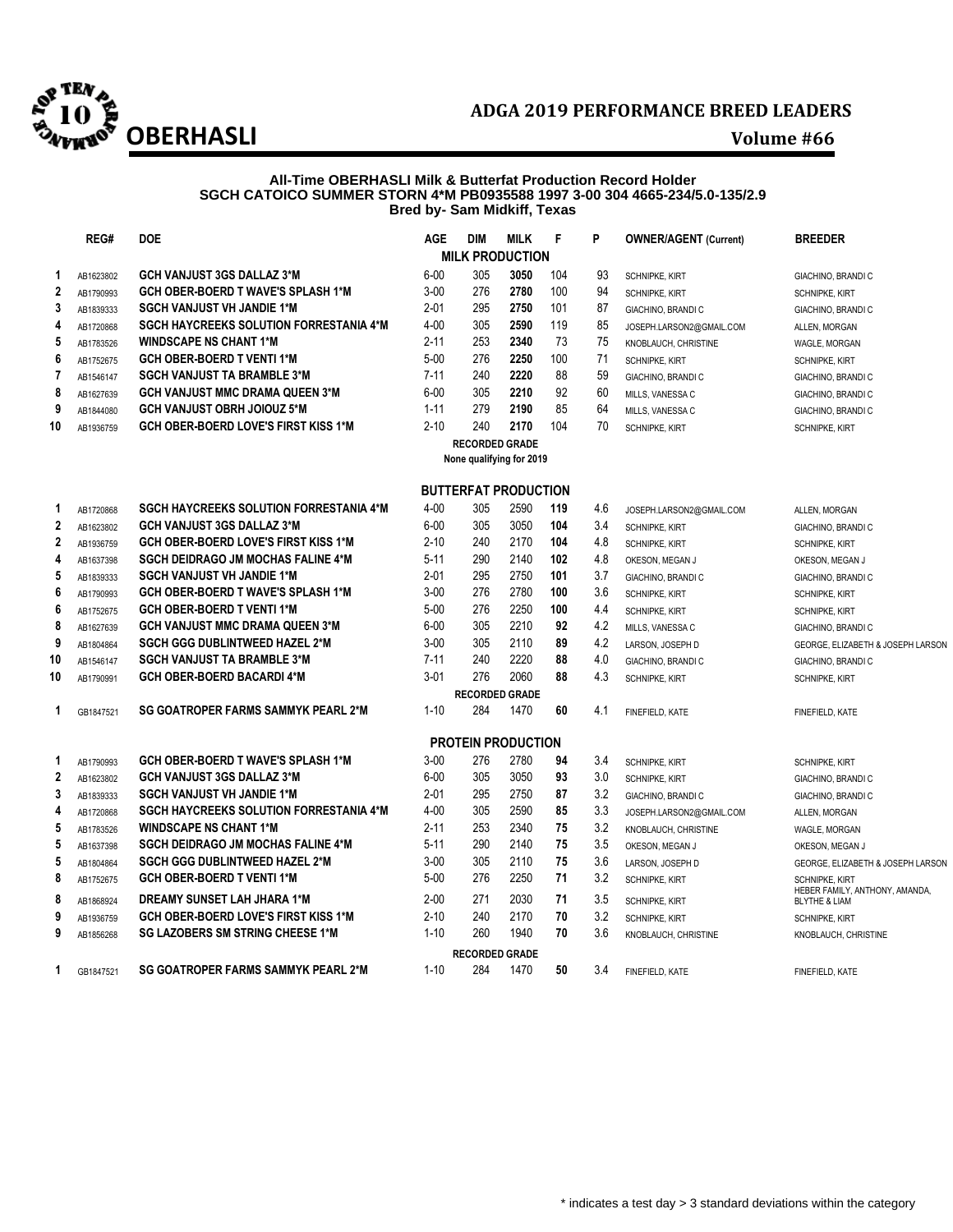

### **All-Time SAANEN Milk Production Record Holder JC-REED'S CLOVERHOOF HALEY 2\*M AS0894085 1997 4-00 305 6571-168/2.6-162/2.5 Bred by- John & Colleen Reed, Oregon**

### **All-Time SAANEN Butterfat Production Record Holder SGCH LION'S GATE WMV AFGANISTAN 7\*M AS1440547 2011 3-01 305 6080-255/4.2-193/3.2 Bred by- Paul & Charity Green, Wyoming**

|                         | REG#       | <b>DOE</b>                                | <b>AGE</b> | DIM                         | <b>MILK</b> | F   | P   | <b>OWNER/AGENT (Current)</b> | <b>BREEDER</b>               |
|-------------------------|------------|-------------------------------------------|------------|-----------------------------|-------------|-----|-----|------------------------------|------------------------------|
|                         |            |                                           |            | <b>MILK PRODUCTION</b>      |             |     |     |                              |                              |
| 1                       | *AS1727182 | <b>SGCH TALACHE 'S HADAR 7*M</b>          | $4 - 02$   | 273                         | 5560        | 189 | 165 | LLOYD, SHANNAN               | LLOYD, SHANNAN               |
| 2                       | *AS1720158 | <b>SG LINDEN ACRES SPIRIT 10*M</b>        | 4-01       | 305                         | 4870        | 141 | 135 | PRIGGE, CAREY & TERRI        | PRIGGE, CAREY & TERRI        |
| 3                       | *AS1746157 | <b>SGCH CISCO DEC V8 XENA 2*M</b>         | $3 - 11$   | 302                         | 4780        | 172 | 141 | MANN, CAROL                  | WOJCIK, NAN LEE              |
| 4                       | AS1823844  | 2 CREEKS ZOE 2*M                          | $2 - 11$   | 305                         | 4610        | 165 | 139 | ELLINGHUYSEN, TAD & MICHELLE | ELLINGHUYSEN, TAD & MICHELLE |
| 5                       | AS1967777  | 2 CREEKS KUZCO 3*M                        | $2 - 00$   | 305                         | 4560        | 146 | 134 | ELLINGHUYSEN, TAD & MICHELLE | ELLINGHUYSEN, TAD & MICHELLE |
| 6                       | AS1999811  | 2 CREEKS ZIP ZIPPORAH 2*M                 | $3 - 11$   | 305                         | 4430        | 149 | 146 | COX & FAMILY, DAVID & SHELBY | ELLINGHUYSEN, TAD & MICHELLE |
| 7                       | AS1735458  | <b>GCH OLD-ENGLISH FANTASY 5*M</b>        | $4 - 00$   | 305                         | 4340        | 131 | 121 | MANN, CAROL                  | MANN, CAROL                  |
| 8                       | AS1872693  | <b>HOANBU DCN LAJUENE LAVENDAR 7*M</b>    | $1 - 11$   | 305                         | 4290        | 136 | 130 | <b>BUROKER, DREW</b>         | <b>BUROKER, DREW</b>         |
| 9                       | AS1787409  | <b>SG CAPRIKORN ECLIPSE HABANERO 4*M</b>  | $3 - 00$   | 305                         | 4280        | 121 | 120 | CAPRIKORN FARMS, LLC         | CAPRIKORN FARMS, LLC         |
| 10                      | AS1802893  | <b>SGCH TEMPO PASSA ELENICE 12*M</b>      | $2 - 10$   | 305                         | 4230        | 134 | 107 | ACTON DVM, LAUREN L          | ACTON DVM, LAUREN L          |
|                         |            |                                           |            | <b>RECORDED GRADE</b>       |             |     |     |                              |                              |
| 1                       | GS1746190  | 2 CREEKS ASIA 2*M                         | 4-11       | 305                         | 4360        | 147 | 122 | ELLINGHUYSEN, TAD & MICHELLE | ELLINGHUYSEN, TAD & MICHELLE |
| 2                       | GS1999833  | <b>2 CREEKS ICE TULIP TESSA 1*M</b>       | $3 - 11$   | 305                         | 4300        | 132 | 119 | COX & FAMILY, DAVID & SHELBY | ELLINGHUYSEN, TAD & MICHELLE |
| 3                       | GS1770247  | <b>SG CAPRIKORN ECLIPSE HILEX 11*M</b>    | $2 - 11$   | 305                         | 3840        | 158 | 126 | CAPRIKORN FARMS, LLC         | CAPRIKORN FARMS, LLC         |
| 4                       | GS1999842  | 2 CREEKS ICE TULIP TABATHA 1*M            | $3 - 11$   | 305                         | 3380        | 89  | 93  | COX & FAMILY, DAVID & SHELBY | ELLINGHUYSEN, TAD & MICHELLE |
| 5                       | GS1967775  | 2 CREEKS POPCORN 2*M                      | $1 - 11$   | 305                         | 3230        | 111 | 97  | ELLINGHUYSEN, TAD & MICHELLE | ELLINGHUYSEN, TAD & MICHELLE |
|                         |            |                                           |            | <b>BUTTERFAT PRODUCTION</b> |             |     |     |                              |                              |
| 1                       | AS1727182  | <b>SGCH TALACHE 'S HADAR 7*M</b>          | $4 - 02$   | 273                         | 5560        | 189 | 3.4 | LLOYD, SHANNAN               | LLOYD, SHANNAN               |
| $\overline{\mathbf{c}}$ | AS1863123  | <b>GCH KEACH MANOR EV MANHATTAN 6*M</b>   | $1 - 11$   | 305                         | 4110        | 185 | 4.5 | <b>KEACH MANOR</b>           | <b>KEACH, ANDREW</b>         |
| 3                       | AS1746157  | <b>SGCH CISCO DEC V8 XENA 2*M</b>         | $3 - 11$   | 302                         | 4780        | 172 | 3.6 | MANN, CAROL                  | WOJCIK, NAN LEE              |
| 4                       | AS1442751  | GCH KICKADEE HILL WRS LOOK AT LIZ 6*M     | $11 - 1$   | 277                         | 3690        | 171 | 4.6 | <b>KEACH MANOR</b>           | GROSSMAN, BRAD & MARILYN     |
| 5                       | AS1823844  | 2 CREEKS ZOE 2*M                          | $2 - 11$   | 305                         | 4610        | 165 | 3.6 | ELLINGHUYSEN, TAD & MICHELLE | ELLINGHUYSEN, TAD & MICHELLE |
| 5                       | AS1670519  | <b>SGCH KEACH MANOR DH MISS KITTY 2*M</b> | 4-11       | 305                         | 3810        | 165 | 4.3 | <b>KEACH MANOR</b>           | <b>KEACH MANOR</b>           |
| 7                       | AS1787632  | <b>SG CAPRIKORN ECLIPSE HELIO DOE 4*M</b> | $2 - 11$   | 305                         | 4080        | 163 | 4.0 | CAPRIKORN FARMS, LLC         | CAPRIKORN FARMS, LLC         |
| 8                       | AS1683177  | <b>SG CAPRIKORN COBALT EZTAR 4*M</b>      | 4-11       | 305                         | 4010        | 154 | 3.8 | CAPRIKORN FARMS, LLC         | CAPRIKORN FARMS, LLC         |
| 8                       | AS1669827  | SGCH JEN-MAE-KA KIDS SECRETS 2*M          | 4-11       | 270                         | 3670        | 154 | 4.2 | LAWRENCE, JENNIFER LYNN      | LAWRENCE, JENNIFER LYNN      |
| 10                      | AS1837682  | <b>SGCH KIDSVILLE E HIGGLES 2*M</b>       | $2 - 11$   | 305                         | 4060        | 153 | 3.8 | MANN, CAROL                  | REYNOLDS, ALLISON            |
|                         |            |                                           |            | <b>RECORDED GRADE</b>       |             |     |     |                              |                              |
| 1                       | GS1770247  | <b>SG CAPRIKORN ECLIPSE HILEX 11*M</b>    | $2 - 11$   | 305                         | 3840        | 158 | 4.1 | CAPRIKORN FARMS, LLC         | CAPRIKORN FARMS, LLC         |
| 2                       | GS1746190  | 2 CREEKS ASIA 2*M                         | 4-11       | 305                         | 4360        | 147 | 3.4 | ELLINGHUYSEN, TAD & MICHELLE | ELLINGHUYSEN, TAD & MICHELLE |
| 3                       | GS1999833  | 2 CREEKS ICE TULIP TESSA 1*M              | $3 - 11$   | 305                         | 4300        | 132 | 3.1 | COX & FAMILY, DAVID & SHELBY | ELLINGHUYSEN, TAD & MICHELLE |
| 4                       | GS1618578  | <b>SGCH CAPRIKORN UNKNOWN BILEX 10*M</b>  | $8 - 00$   | 277                         | 2820        | 115 | 4.1 | CAPRIKORN FARMS, LLC         | CAPRIKORN FARMS, LLC         |
| 5                       | GS1967775  | 2 CREEKS POPCORN 2*M                      | $1 - 11$   | 305                         | 3230        | 111 | 3.4 | ELLINGHUYSEN, TAD & MICHELLE | ELLINGHUYSEN, TAD & MICHELLE |
|                         |            |                                           |            | <b>PROTEIN PRODUCTION</b>   |             |     |     |                              |                              |
| 1                       | AS1727182  | <b>SGCH TALACHE 'S HADAR 7*M</b>          | 4-02       | 273                         | 5560        | 165 | 3.0 | LLOYD, SHANNAN               | LLOYD, SHANNAN               |
| $\mathbf{2}$            | AS1999811  | 2 CREEKS ZIP ZIPPORAH 2*M                 | $3 - 11$   | 305                         | 4430        | 146 | 3.3 | COX & FAMILY, DAVID & SHELBY | ELLINGHUYSEN, TAD & MICHELLE |
| 3                       | AS1746157  | <b>SGCH CISCO DEC V8 XENA 2*M</b>         | $3 - 11$   | 302                         | 4780        | 141 | 2.9 | MANN, CAROL                  | WOJCIK, NAN LEE              |
| 4                       | AS1823844  | 2 CREEKS ZOE 2*M                          | $2 - 11$   | 305                         | 4610        | 139 | 3.0 | ELLINGHUYSEN, TAD & MICHELLE | ELLINGHUYSEN, TAD & MICHELLE |
| 5                       | AS1720158  | <b>SG LINDEN ACRES SPIRIT 10*M</b>        | 4-01       | 305                         | 4870        | 135 | 2.8 | PRIGGE, CAREY & TERRI        | PRIGGE, CAREY & TERRI        |
| 6                       | AS1967777  | 2 CREEKS KUZCO 3*M                        | $2 - 00$   | 305                         | 4560        | 134 | 2.9 | ELLINGHUYSEN, TAD & MICHELLE | ELLINGHUYSEN, TAD & MICHELLE |
| 7                       | AS1863123  | <b>GCH KEACH MANOR EV MANHATTAN 6*M</b>   | $1 - 11$   | 305                         | 4110        | 132 | 3.2 | <b>KEACH MANOR</b>           | <b>KEACH, ANDREW</b>         |
| 8                       | AS1768156  | SG JEN-MAE-KA KIDS ALIBI 3*M              | $3-02$     | 257                         | 3880        | 131 | 3.4 | BEATTY, RON                  | LAWRENCE, JENNIFER LYNN      |
| 9                       | AS1872693  | <b>HOANBU DCN LAJUENE LAVENDAR 7*M</b>    | $1 - 11$   | 305                         | 4290        | 130 | 3.0 | <b>BUROKER, DREW</b>         | <b>BUROKER, DREW</b>         |
| 9                       | AS1442751  | GCH KICKADEE HILL WRS LOOK AT LIZ 6*M     | 11-1       | 277                         | 3690        | 130 | 3.5 | <b>KEACH MANOR</b>           | GROSSMAN, BRAD & MARILYN     |
|                         |            |                                           |            | <b>RECORDED GRADE</b>       |             |     |     |                              |                              |
| 1                       | GS1770247  | <b>SG CAPRIKORN ECLIPSE HILEX 11*M</b>    | 2-11       | 305                         | 3840        | 126 | 3.3 | CAPRIKORN FARMS, LLC         | CAPRIKORN FARMS, LLC         |
| 2                       | GS1746190  | 2 CREEKS ASIA 2*M                         | 4-11       | 305                         | 4360        | 122 | 2.8 | ELLINGHUYSEN, TAD & MICHELLE | ELLINGHUYSEN, TAD & MICHELLE |
| 3                       | GS1999833  | 2 CREEKS ICE TULIP TESSA 1*M              | $3 - 11$   | 305                         | 4300        | 119 | 2.8 | COX & FAMILY, DAVID & SHELBY | ELLINGHUYSEN, TAD & MICHELLE |
| 4                       | GS1967775  | <b>2 CREEKS POPCORN 2*M</b>               | $1 - 11$   | 305                         | 3230        | 97  | 3.0 | ELLINGHUYSEN, TAD & MICHELLE | ELLINGHUYSEN, TAD & MICHELLE |
| 5                       | GS1999842  | 2 CREEKS ICE TULIP TABATHA 1*M            | $3 - 11$   | 305                         | 3380        | 93  | 2.8 | COX & FAMILY, DAVID & SHELBY | ELLINGHUYSEN, TAD & MICHELLE |
|                         |            |                                           |            |                             |             |     |     |                              |                              |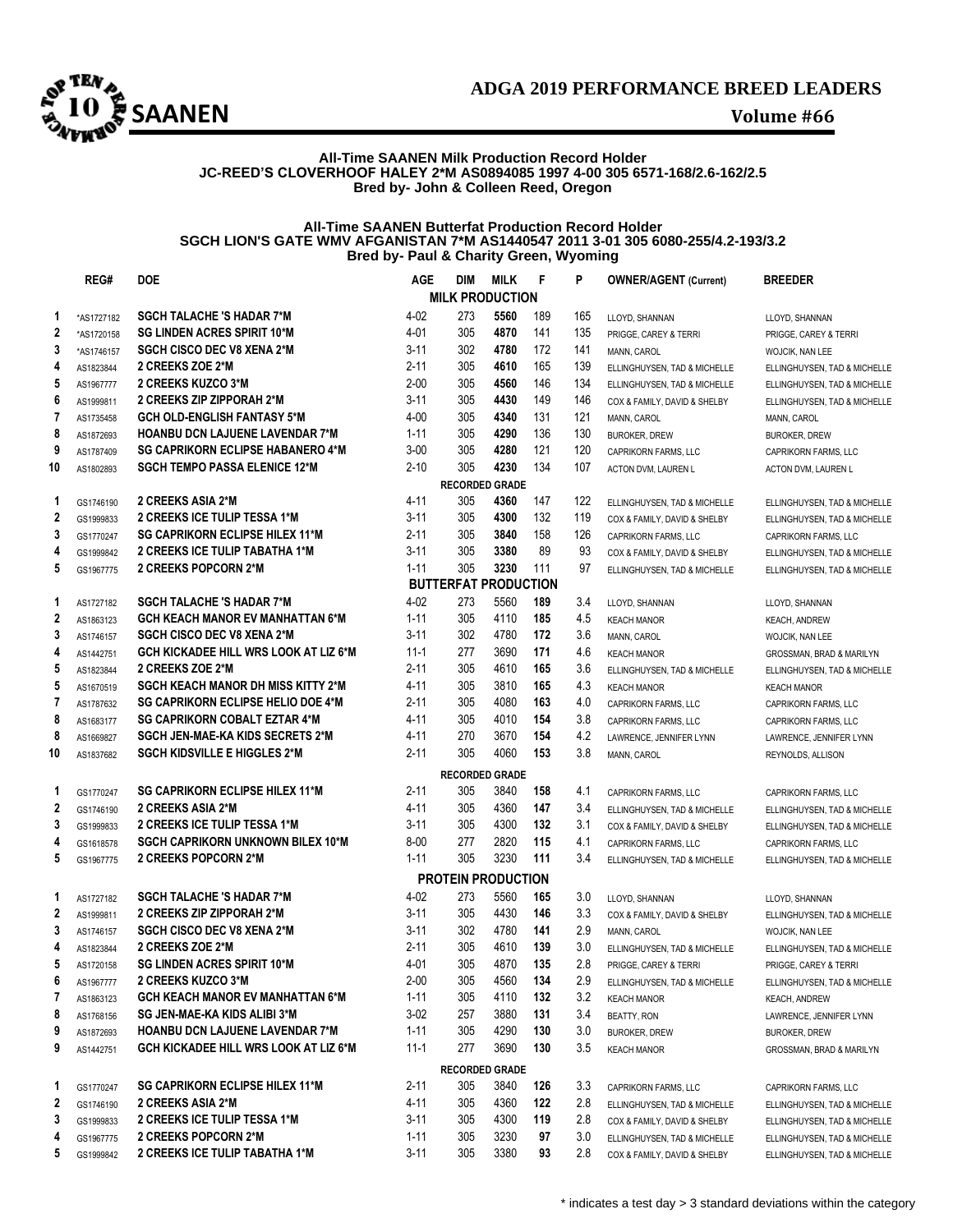

### **All-Time SABLE Milk Production Record Holder SGCH KLISSE'S KOOH FIFTH AVENUE 11\*M AC1602968 2016 3-11 305 5870-217/3.7-148/2.5 Bred by- Klisse Foster, Indiana**

### **All-Time SABLE Butterfat Production Record Holder SGCH KLISSE'S KOOH FIFTH AVENUE 11\*M AC1602968 2016 3-11 305 5870-217/3.7-148/2.5 Bred by- Klisse Foster, Indiana**

|    | REG#      | <b>DOE</b>                                    | AGE      | <b>DIM</b> | <b>MILK</b>            | F   | P  | <b>OWNER/AGENT (Current)</b> | <b>BREEDER</b>        |
|----|-----------|-----------------------------------------------|----------|------------|------------------------|-----|----|------------------------------|-----------------------|
|    |           |                                               |          |            | <b>MILK PRODUCTION</b> |     |    |                              |                       |
|    | PC1850150 | <b>GOATS ARE FOR GIRLS NARCISSA 11*M</b>      | $1 - 11$ | 243        | 3600                   | 98  | 95 | CHAPMAN, SARAH               | CHAPMAN, SARAH        |
| 2  | AC1727766 | <b>SG SHERRY'S HAGRID HABERDASHERY 13*M</b>   | $3-07$   | 305        | 3120                   | 103 | 88 | CROMWELL, RYLIE JO           | PANUSKA, SHERRY       |
| 3  | AC1743248 | <b>GCH KLISSE'S KDC ANDREW 2*M</b>            | $3 - 11$ | 293        | 3020                   | 98  | 90 | <b>FOSTER, KLISSE</b>        | <b>FOSTER, KLISSE</b> |
| 4  | PC1873877 | <b>GCH KLISSE'S TF CHOCOLATE BUTTONS 10*M</b> | $2 - 00$ | 305        | 2950                   | 96  | 78 | FOSTER. KLISSE               | <b>FOSTER, KLISSE</b> |
| 5  | AC1873915 | <b>SG KLISSE'S SSCS BEGONIA 1*M</b>           | $1 - 11$ | 305        | 2880                   | 94  | 78 | <b>FOSTER, KLISSE</b>        | <b>FOSTER, KLISSE</b> |
| 6  | AC1727407 | <b>SG SHERRY'S A CINDERS 12*</b>              | $3-08$   | 305        | 2850                   | 107 | 92 | PANUSKA, SHERRY              | PANUSKA, SHERRY       |
|    | AC1771648 | KICKAPOO-VALLEY KMOH HALIBERRY 9*M            | $3 - 00$ | 272        | 2750                   | 104 | 80 | JODLOWSKI, ED                | JODLOWSKI, CAMERON    |
| 8  | AC1926449 | KICKAPOO-VALLEY OMOS KOALAH 5*M               | $1 - 00$ | 253        | 2740                   | 98  | 82 | JODLOWSKI, ED                | JODLOWSKI, GRIFFEN    |
| 9  | AC1876669 | <b>SG SHERRY'S DACE FLASHY 13*M</b>           | $1 - 10$ | 305        | 2710                   | 86  | 82 | PANUSKA, SHERRY              | PANUSKA, SHERRY       |
| 10 | AC1811564 | <b>SG SILVER SAGE KA CADBURYCREAMEGG 11*M</b> | $2 - 10$ | 275        | 2660                   | 88  | 72 | JOHNSON, GWEN                | JOHNSON, GWEN         |
|    |           |                                               |          |            | <b>RECORDED GRADE</b>  |     |    |                              |                       |

**None Qualifying for 2019**

|   | AC1727407 | <b>SG SHERRY'S A CINDERS 12*M</b>              | $3 - 08$ | 305 | 2850 | 107 | 3.8 | PANUSKA, SHERRY    | PANUSKA, SHERRY         |
|---|-----------|------------------------------------------------|----------|-----|------|-----|-----|--------------------|-------------------------|
| 2 | AC1771648 | KICKAPOO-VALLEY KMOH HALIBERRY 9*M             | $3 - 00$ | 272 | 2750 | 104 | 3.8 | JODLOWSKI, ED      | JODLOWSKI, CAME         |
| 3 | AC1727766 | <b>SG SHERRY'S HAGRID HABERDASHERY 13*M</b>    | $3-07$   | 305 | 3120 | 103 | 3.3 | CROMWELL, RYLIE JO | PANUSKA, SHERRY         |
| 3 | AC1864484 | <b>SHERRY'S A MAYBE 13*M</b>                   | 1-10     | 246 | 2630 | 103 | 3.9 | CHAPMAN, SARAH     | PANUSKA, SHERRY         |
| 5 | PC1850150 | <b>GOATS ARE FOR GIRLS NARCISSA 11*M</b>       | 1-11     | 243 | 3600 | 98  | 2.7 | CHAPMAN, SARAH     | CHAPMAN, SARAH          |
| 5 | AC1743248 | <b>GCH KLISSE'S KDC ANDREW 2*M</b>             | $3 - 11$ | 293 | 3020 | 98  | 3.2 | FOSTER, KLISSE     | <b>FOSTER, KLISSE</b>   |
| 5 | AC1926449 | KICKAPOO VALLEY OMOS KOALAH 5*M                | 1-00     | 253 | 2740 | 98  | 3.6 | JODLOWSKI, ED      | JODLOWSKI, GRIFF        |
| 8 | PC1873877 | <b>GCH KLISSE'S TF CHOCOLATE BUTTONS 10*M</b>  | $2 - 00$ | 305 | 2950 | 96  | 3.3 | FOSTER, KLISSE     | FOSTER, KLISSE          |
| 9 | AC1873915 | <b>SG KLISSE'S SSCS BEGONIA 1*M</b>            | 1-11     | 305 | 2880 | 94  | 3.3 | FOSTER, KLISSE     | FOSTER, KLISSE          |
| 0 | PC1846552 | <b>GCH KICKAPOO-VALLEY JDC JELLIBERRY 10*M</b> | $1 - 11$ | 272 | 2630 | 90  | 3.4 | JODLOWSKI, ED      | <b>JODLOWSKI, GRIFF</b> |

## **BUTTERFAT PRODUCTION**

|    | AC1727407 | <b>SG SHERRY'S A CINDERS 12*M</b>              | $3 - 08$ | 305 | 2850                     | 107 | 3.8 | PANUSKA, SHERRY       | PANUSKA, SHERRY           |
|----|-----------|------------------------------------------------|----------|-----|--------------------------|-----|-----|-----------------------|---------------------------|
| 2  | AC1771648 | KICKAPOO-VALLEY KMOH HALIBERRY 9*M             | $3 - 00$ | 272 | 2750                     | 104 | 3.8 | JODLOWSKI, ED         | JODLOWSKI, CAMERO         |
| 3  | AC1727766 | <b>SG SHERRY'S HAGRID HABERDASHERY 13*M</b>    | $3-07$   | 305 | 3120                     | 103 | 3.3 | CROMWELL, RYLIE JO    | PANUSKA, SHERRY           |
| 3  | AC1864484 | <b>SHERRY'S A MAYBE 13*M</b>                   | $1 - 10$ | 246 | 2630                     | 103 | 3.9 | CHAPMAN, SARAH        | PANUSKA, SHERRY           |
| 5. | PC1850150 | <b>GOATS ARE FOR GIRLS NARCISSA 11*M</b>       | $1 - 11$ | 243 | 3600                     | 98  | 2.7 | CHAPMAN, SARAH        | CHAPMAN, SARAH            |
| 5  | AC1743248 | <b>GCH KLISSE'S KDC ANDREW 2*M</b>             | $3 - 11$ | 293 | 3020                     | 98  | 3.2 | <b>FOSTER, KLISSE</b> | <b>FOSTER, KLISSE</b>     |
| 5  | AC1926449 | KICKAPOO VALLEY OMOS KOALAH 5*M                | $1 - 00$ | 253 | 2740                     | 98  | 3.6 | JODLOWSKI, ED         | <b>JODLOWSKI, GRIFFEN</b> |
| 8  | PC1873877 | <b>GCH KLISSE'S TF CHOCOLATE BUTTONS 10*M</b>  | $2 - 00$ | 305 | 2950                     | 96  | 3.3 | <b>FOSTER, KLISSE</b> | <b>FOSTER, KLISSE</b>     |
| 9  | AC1873915 | <b>SG KLISSE'S SSCS BEGONIA 1*M</b>            | $1 - 11$ | 305 | 2880                     | 94  | 3.3 | FOSTER, KLISSE        | <b>FOSTER, KLISSE</b>     |
| 10 | PC1846552 | <b>GCH KICKAPOO-VALLEY JDC JELLIBERRY 10*M</b> | $1 - 11$ | 272 | 2630                     | 90  | 3.4 | JODLOWSKI, ED         | <b>JODLOWSKI, GRIFFEN</b> |
|    |           |                                                |          |     | <b>RECORDED GRADE</b>    |     |     |                       |                           |
|    |           |                                                |          |     | None Qualifying for 2019 |     |     |                       |                           |

 $JODLOWSKI, CAMERON$  $JODLOWSKI, GRIFFEN$ 

|   | PC1850150 | <b>GOATS ARE FOR GIRLS NARCISSA 11*M</b>       | $1 - 11$ | 243 | 3600 | 95 | 2.6 | CHAPMAN, SARAH     | CHAPMAN, SARAH          |
|---|-----------|------------------------------------------------|----------|-----|------|----|-----|--------------------|-------------------------|
| 2 | AC1727407 | <b>SG SHERRY'S A CINDERS 12*M</b>              | $3-08$   | 305 | 2850 | 92 | 3.2 | PANUSKA, SHERRY    | PANUSKA, SHERRY         |
| 3 | AC1743248 | <b>GCH KLISSE'S KDC ANDREW 2*M</b>             | $3 - 11$ | 293 | 3020 | 90 | 3.0 | FOSTER, KLISSE     | FOSTER, KLISSE          |
| 4 | AC1727766 | <b>SG SHERRY'S HAGRID HABERDASHERY 13*M</b>    | $3-07$   | 305 | 3120 | 88 | 2.8 | CROMWELL, RYLIE JO | PANUSKA, SHERRY         |
| 5 | AC1926449 | KICKAPOO-VALLEY OMOS KOALAH 5*M                | 1-00     | 253 | 2740 | 82 | 3.0 | JODLOWSKI, ED      | JODLOWSKI, GRIFF        |
| 5 | AC1876669 | <b>SG SHERRY'S DACE FLASHY 13*M</b>            | $1 - 10$ | 305 | 2710 | 82 | 3.0 | PANUSKA, SHERRY    | PANUSKA, SHERRY         |
|   | AC1771648 | KICKAPOO-VALLEY KMOH HALIBERRY 9*M             | $3 - 00$ | 272 | 2750 | 80 | 2.9 | JODLOWSKI, ED      | JODLOWSKI, CAME         |
| 8 | PC1873877 | <b>GCH KLISSE'S TF CHOCOLATE BUTTONS 10*M</b>  | $2 - 00$ | 305 | 2950 | 78 | 2.6 | FOSTER, KLISSE     | FOSTER, KLISSE          |
| 8 | AC1873915 | <b>SG KLISSE'S SSCS BEGONIA 1*M</b>            | 1-11     | 305 | 2880 | 78 | 2.7 | FOSTER, KLISSE     | <b>FOSTER, KLISSE</b>   |
| 0 | PC1846552 | <b>GCH KICKAPOO-VALLEY JDC JELLIBERRY 10*M</b> | $1 - 11$ | 272 | 2630 | 77 | 2.9 | JODLOWSKI, ED      | <b>JODLOWSKI, GRIFF</b> |

## **PROTEIN PRODUCTION**

|   | $1 - 11$ | 243 | 3600                  | 95 | 2.6 | CHAPMAN, SARAH        | CHAPMAN, SARAH        |
|---|----------|-----|-----------------------|----|-----|-----------------------|-----------------------|
|   | $3-08$   | 305 | 2850                  | 92 | 3.2 | PANUSKA, SHERRY       | PANUSKA, SHERRY       |
|   | $3 - 11$ | 293 | 3020                  | 90 | 3.0 | FOSTER, KLISSE        | <b>FOSTER, KLISSE</b> |
|   | $3-07$   | 305 | 3120                  | 88 | 2.8 | CROMWELL, RYLIE JO    | PANUSKA, SHERRY       |
|   | $1 - 00$ | 253 | 2740                  | 82 | 3.0 | JODLOWSKI, ED         | JODLOWSKI, GRIFFEN    |
|   | $1 - 10$ | 305 | 2710                  | 82 | 3.0 | PANUSKA, SHERRY       | PANUSKA, SHERRY       |
|   | $3 - 00$ | 272 | 2750                  | 80 | 2.9 | JODLOWSKI, ED         | JODLOWSKI, CAMERON    |
|   | $2 - 00$ | 305 | 2950                  | 78 | 2.6 | FOSTER. KLISSE        | <b>FOSTER, KLISSE</b> |
|   | $1 - 11$ | 305 | 2880                  | 78 | 2.7 | <b>FOSTER, KLISSE</b> | <b>FOSTER, KLISSE</b> |
| M | $1 - 11$ | 272 | 2630                  | 77 | 2.9 | JODLOWSKI, ED         | JODLOWSKI, GRIFFEN    |
|   |          |     | <b>RECORDED GRADE</b> |    |     |                       |                       |
|   |          |     |                       |    |     |                       |                       |

**None Qualifying for 2019**

| CHAPMAN. SARAH            |
|---------------------------|
| PANUSKA, SHERRY           |
| FOSTER. KLISSE            |
| <b>CROMWELL, RYLIE JC</b> |
| <b>JODLOWSKI, ED</b>      |
| PANUSKA, SHERRY           |
| <b>JODLOWSKI, ED</b>      |
| <b>FOSTER, KLISSE</b>     |
| FOSTER. KLISSE            |
| <b>JODLOWSKI, ED</b>      |
|                           |

 $JODLOWSKI, GRIFFEN$  $JODLOWSKI, CAMERON$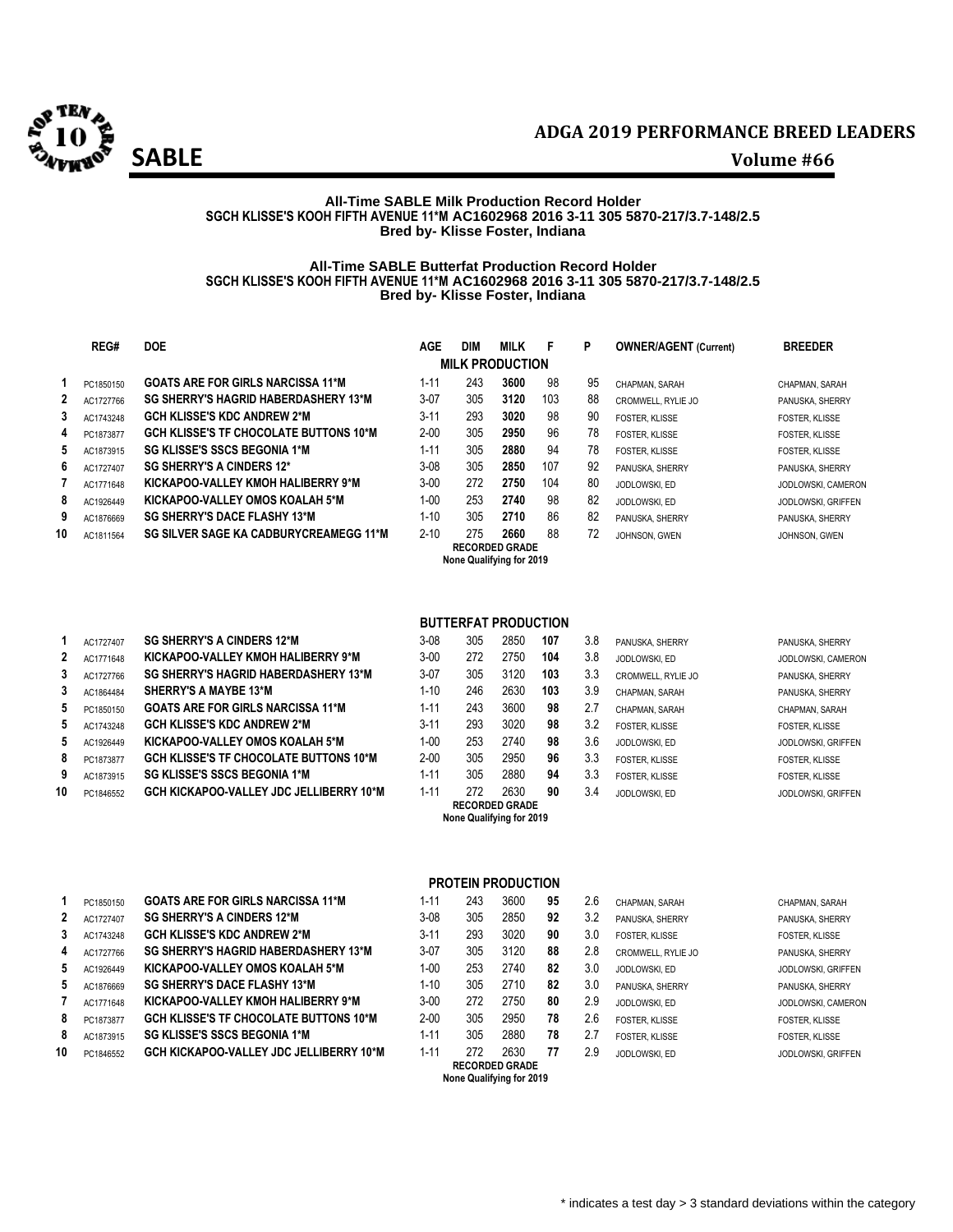

## **All-Time TOGGENBURG Milk & Butterfat Production Record Holder SGCH WESTERN-ACRES ZEPHYR ROSEMARY 4\*M AT0926741 1997 3-01 305 7965-312/3.9-240/3.0 Bred by- Katrina Kay Western, Texas**

|              | REG#      | <b>DOE</b>                                | <b>AGE</b> | <b>DIM</b> | <b>MILK</b>                                       | F   | P   | <b>OWNER/AGENT (Current)</b> | <b>BREEDER</b>         |
|--------------|-----------|-------------------------------------------|------------|------------|---------------------------------------------------|-----|-----|------------------------------|------------------------|
|              |           |                                           |            |            | <b>MILK PRODUCTION</b>                            |     |     |                              |                        |
|              | PT1755332 | <b>MEADOW VALLEY NOB LEXI 3*M</b>         | $3 - 11$   | 305        | 3840                                              | 106 | 103 | KORVER, JUSTIN               | KORVER, JUSTIN         |
| $\mathbf{2}$ | AT1749952 | <b>GCH JOHEAS-ACRES CAELAN 4*M</b>        | $4 - 00$   | 305        | 3680                                              | 129 | 105 | FERGASON, MELANIE            | ARTS, GEERT            |
| 3            | PT1645545 | <b>GCH MOSS-RIDGE JEST JAVIN 6*M</b>      | $5-11$     | 305        | 3330                                              | 88  | 86  | JONES, TRACEY                | JONES, TRACEY          |
| 4            | AT1839664 | <b>GCH JOHEAS-ACRES CELEBRITY 3*M</b>     | $4 - 11$   | 305        | 3320                                              | 95  | 95  | FERGASON, MELANIE            | ARTS, LISA             |
| 5            | AT1684986 | SG ROWE'S LEO ROSETTA 11*M                | $4 - 11$   | 286        | 3220                                              | 91  | 86  | ROWE DVM, JOAN DEAN          | ROWE DVM, JOAN DEAN    |
| 6            | AT1747915 | <b>SGCH BAR XX RIALTO FRESCA 10*M</b>     | $4 - 00$   | 284        | 3200                                              | 109 | 84  | CARDOZA, JOHN & LESLIE       | CARDOZA, JOHN & LESLIE |
|              | AT1684984 | <b>GCH ROWE'S RIALTO FLORIBUNDA 10*M</b>  | $5-00$     | 286        | 3190                                              | 91  | 87  | ROWE DVM, JOAN DEAN          | ROWE DVM. JOAN DEAN    |
| 8            | AT1809115 | SG MEADOW VALLEY JOY WHITLEY 5*M          | $2 - 11$   | 305        | 3020                                              | 85  | 84  | <b>KORVER, JUSTIN</b>        | KORVER, JUSTIN         |
| 9            | AT1730456 | <b>GCH ROWE'S FROSTLINE FIONA II 10*M</b> | $4 - 00$   | 286        | 2970                                              | 78  | 81  | ROWE DVM, JOAN DEAN          | ROWE DVM, JOAN DEAN    |
| 10           | AT1730812 | <b>SGCH BAR XX RIALTO ROSEMARY 3*M</b>    | $4 - 00$   | 305        | 2880                                              | 82  | 80  | CARDOZA, JOHN & LESLIE       | CARDOZA, JOHN & LESLIE |
|              |           |                                           |            |            | <b>RECORDED GRADE</b><br>None Qualifying for 2019 |     |     |                              |                        |

## **BUTTERFAT PRODUCTION**

| 4  | AT1900884 | <b>GCH ROWE'S ROMANO A FINA II 10*M</b>  | $1 - 10$ | 305 | 2850 | 96 | 3.4 | ROWE DVM, JOAN DEAN   | ROWE DVM. JOAN DEAN |
|----|-----------|------------------------------------------|----------|-----|------|----|-----|-----------------------|---------------------|
| 5. | AT1839664 | <b>GCH JOHEAS-ACRES CELEBRITY 3*M</b>    | 4-11     | 305 | 3320 | 95 | 2.9 | FERGASON, MELANIE     | ARTS, LISA          |
| 6  | AT1856815 | <b>SCHMIDT/ECF NAB JORDANIA 5*M</b>      | $1 - 11$ | 305 | 2510 | 92 | 3.7 | KORVER, JUSTIN        | SCHMIDT, CALLIE     |
|    | AT1684986 | <b>SG ROWE'S LEO ROSETTA 11*M</b>        | 4-11     | 286 | 3220 | 91 | 2.8 | ROWE DVM. JOAN DEAN   | ROWE DVM. JOAN DEAN |
|    | AT1684984 | <b>GCH ROWE'S RIALTO FLORIBUNDA 10*M</b> | $5 - 00$ | 286 | 3190 | 91 | 2.9 | ROWE DVM, JOAN DEAN   | ROWE DVM. JOAN DEAN |
| 9  | PT1645545 | <b>GCH MOSS-RIDGE JEST JAVIN 6*M</b>     | $5 - 11$ | 305 | 3330 | 88 | 2.6 | JONES, TRACEY         | JONES, TRACEY       |
| 10 | AT1809115 | <b>SG MEADOW VALLEY JOY WHITLEY 5*M</b>  | $2 - 11$ | 305 | 3020 | 85 | 2.8 | <b>KORVER, JUSTIN</b> | KORVER, JUSTIN      |

## **PROTEIN PRODUCTION**

|   |           |                                          |          |     | None Qualifying for 2019      |     |     |                        |                        |
|---|-----------|------------------------------------------|----------|-----|-------------------------------|-----|-----|------------------------|------------------------|
| 8 | AT1879086 | <b>GCH ROWE'S ROMANO A ROSE 10*M</b>     | $2 - 00$ | 293 | 2760<br><b>RECORDED GRADE</b> | 84  | 3.0 | ROWE DVM. JOAN DEAN    | ROWE DVM. JOAN DEAN    |
| 8 | AT1809115 | <b>SG MEADOW VALLEY JOY WHITLEY 5*M</b>  | $2 - 11$ | 305 | 3020                          | 84  | 2.8 | KORVER, JUSTIN         | KORVER, JUSTIN         |
| 8 | AT1747915 | <b>SGCH BAR XX RIALTO FRESCA 10*M</b>    | $4 - 00$ | 284 | 3200                          | 84  | 2.6 | CARDOZA, JOHN & LESLIE | CARDOZA, JOHN & LESLIE |
|   | AT1900884 | <b>GCH ROWE'S ROMANO A FINA II 10*M</b>  | $1 - 10$ | 305 | 2850                          | 86  | 3.0 | ROWE DVM, JOAN DEAN    | ROWE DVM, JOAN DEAN    |
| 5 | AT1684986 | <b>SG ROWE'S LEO ROSETTA 11*M</b>        | $4 - 11$ | 286 | 3220                          | 86  | 2.7 | ROWE DVM, JOAN DEAN    | ROWE DVM, JOAN DEAN    |
|   | PT1645545 | <b>GCH MOSS-RIDGE JEST JAVIN 6*M</b>     | $5 - 11$ | 305 | 3330                          | 86  | 2.6 | JONES, TRACEY          | JONES, TRACEY          |
|   | AT1684984 | <b>GCH ROWE'S RIALTO FLORIBUNDA 10*M</b> | $5 - 00$ | 286 | 3190                          | 87  | 2.7 | ROWE DVM, JOAN DEAN    | ROWE DVM, JOAN DEAN    |
|   | AT1839664 | <b>GCH JOHEAS-ACRES CELEBRITY 3*M</b>    | $4 - 11$ | 305 | 3320                          | 95  | 2.9 | FERGASON, MELANIE      | ARTS, LISA             |
|   | PT1755332 | <b>MEADOW VALLEY NOB LEXI 3*M</b>        | $3 - 11$ | 305 | 3840                          | 103 | 2.7 | KORVER, JUSTIN         | KORVER, JUSTIN         |
|   | AT1749952 | <b>GCH JOHEAS-ACRES CAELAN 4*M</b>       | $4 - 00$ | 305 | 3680                          | 105 | 2.9 | FERGASON, MELANIE      | ARTS, GEERT            |
|   |           |                                          |          |     |                               |     |     |                        |                        |

| 1           | AT1749952 | <b>GCH JOHEAS-ACRES CAELAN 4*M</b>       |
|-------------|-----------|------------------------------------------|
| $\mathbf 2$ | AT1747915 | <b>SGCH BAR XX RIALTO FRESCA 10*M</b>    |
| 3           | PT1755332 | <b>MEADOW VALLEY NOB LEXI 3*M</b>        |
| 4           | AT1900884 | <b>GCH ROWE'S ROMANO A FINA II 10*M</b>  |
| 5           | AT1839664 | <b>GCH JOHEAS-ACRES CELEBRITY 3*M</b>    |
| 6           | AT1856815 | <b>SCHMIDT/ECF NAB JORDANIA 5*M</b>      |
| 7           | AT1684986 | <b>SG ROWE'S LEO ROSETTA 11*M</b>        |
| 7           | AT1684984 | <b>GCH ROWE'S RIALTO FLORIBUNDA 10*N</b> |
| 9           | PT1645545 | <b>GCH MOSS-RIDGE JEST JAVIN 6*M</b>     |
| 0           | AT1809115 | SG MEADOW VALLEY JOY WHITLEY 5*M         |

| 1 | AT1749952 | <b>GCH JOHEAS-ACRES CAELAN 4*M</b>       |
|---|-----------|------------------------------------------|
| 2 | PT1755332 | <b>MEADOW VALLEY NOB LEXI 3*M</b>        |
| 3 | AT1839664 | <b>GCH JOHEAS-ACRES CELEBRITY 3*M</b>    |
| 4 | AT1684984 | <b>GCH ROWE'S RIALTO FLORIBUNDA 10*M</b> |
| 5 | PT1645545 | <b>GCH MOSS-RIDGE JEST JAVIN 6*M</b>     |
| 5 | AT1684986 | <b>SG ROWE'S LEO ROSETTA 11*M</b>        |
| 5 | AT1900884 | <b>GCH ROWE'S ROMANO A FINA II 10*M</b>  |
| 8 | AT1747915 | <b>SGCH BAR XX RIALTO FRESCA 10*M</b>    |
| 8 | AT1809115 | <b>SG MEADOW VALLEY JOY WHITLEY 5*M</b>  |
| 8 | AT1879086 | <b>GCH ROWE'S ROMANO A ROSE 10*M</b>     |
|   |           |                                          |